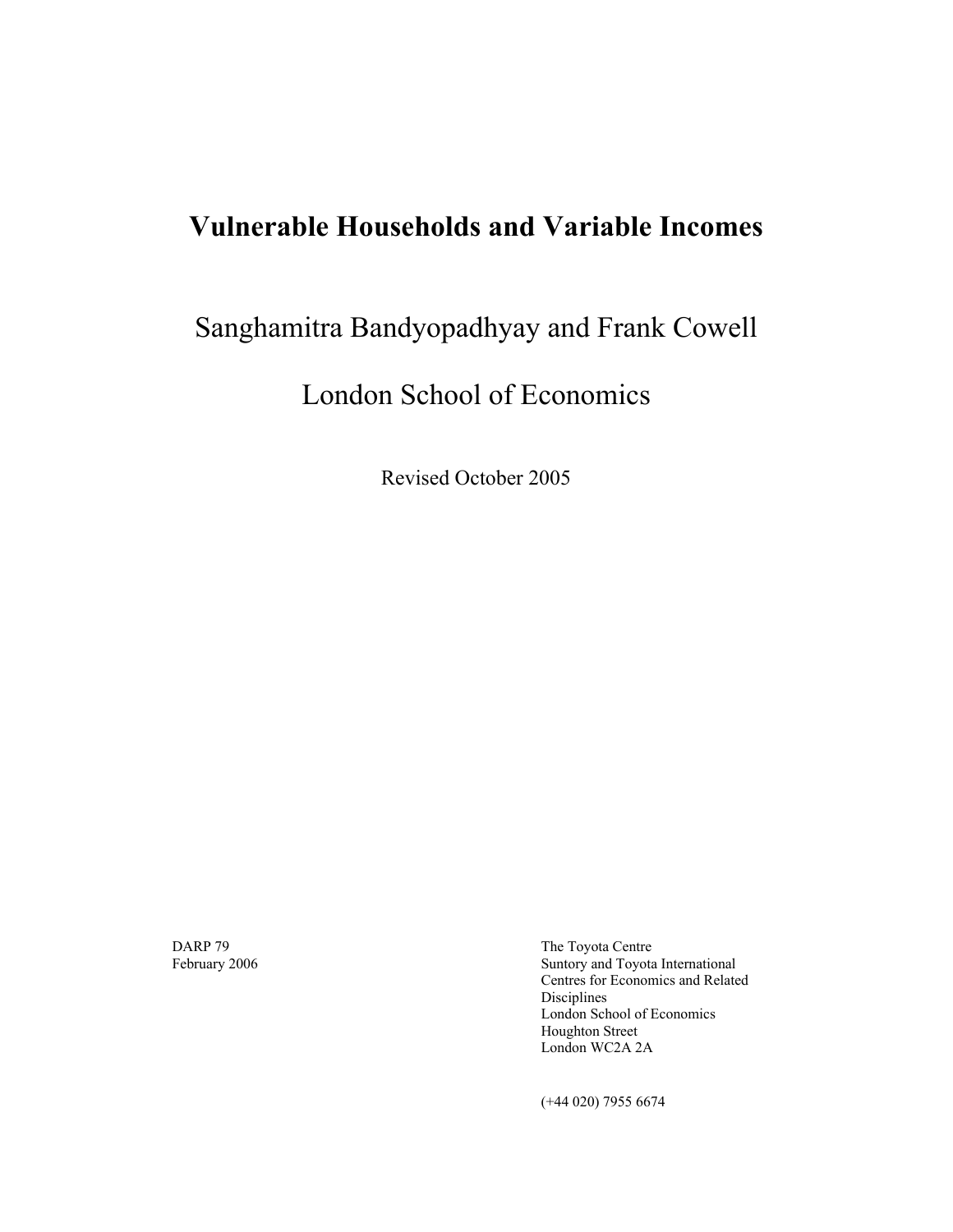#### **Abstract**

In this paper we examine the concept of "vulnerability" within the context of income mobility of the poor. We test for the dynamics of vulnerable households in the UK using Waves 1 - 12 of the British Household Panel Study and find that, of three different types of risks that we test for, household-specific shocks and economy-wide aggregate shocks have the greatest impact on consumption, in comparison to shocks to the income stream.

Acknowledgement 1 We are grateful to John Rigg for helpful discussions, and Elena Barcena and Guillermo Cruces for useful comments.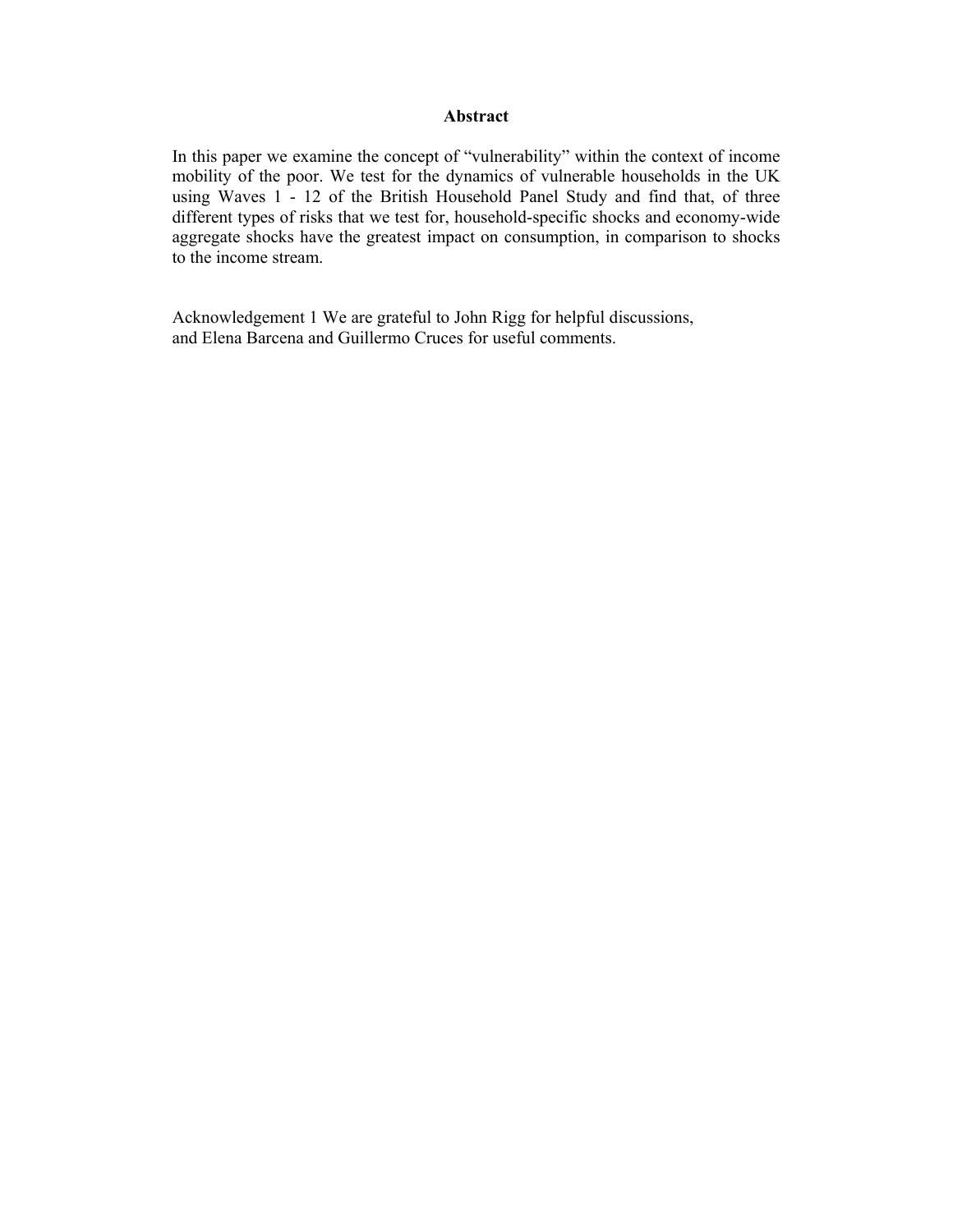#### **Distributional Analysis Research Programme**

The Distributional Analysis Research Programme was established in 1993 with funding from the Economic and Social Research Council. It is located within the Suntory and Toyota International Centres for Economics and Related Disciplines (STICERD) at the London School of Economics and Political Science. The programme is directed by Frank Cowell. The Discussion Paper series is available free of charge. To subscribe to the DARP paper series, or for further information on the work of the Programme, please contact our Research Secretary, Leila Alberici on:

Telephone: UK+20 7955 6674 Fax: UK+20 7955 6951 Email: l.alberici@lse.ac.uk Web site: http://sticerd.lse.ac.uk/DARP

© Authors: Sanghamitra Bandyopadhyay and Frank Cowell

All rights reserved. Short sections of text, not to exceed two paragraphs, may be quoted without explicit permission provided that full credit, including © notice, is given to the source.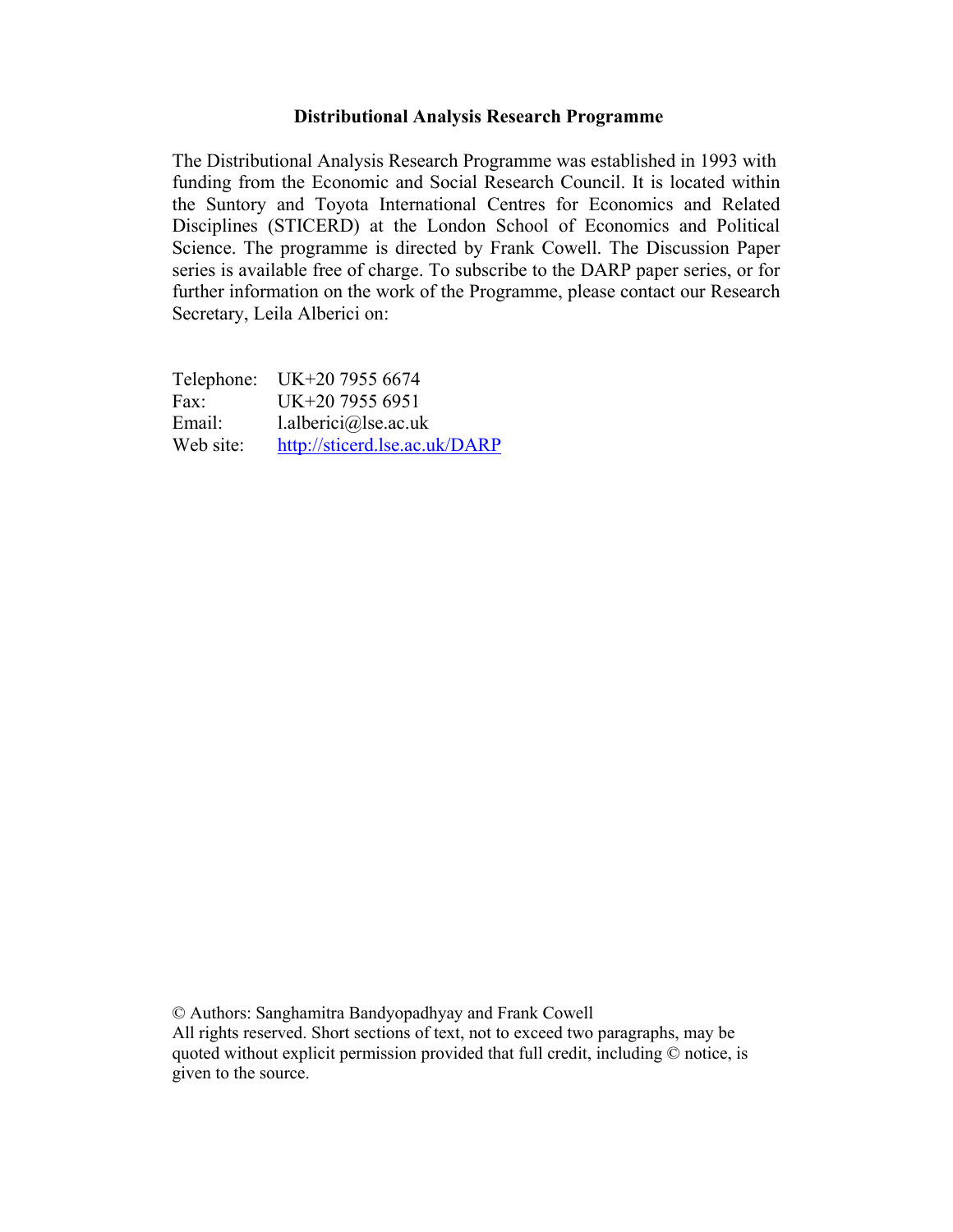## 1 Introduction

Recent studies on poverty and income mobility have acknowledged the welfare costs of the economic risks faced by low-income individuals and households. Static poverty measures popular in the economics literature cannot appropriately capture all of the relevant economic circumstances of disadvantaged households or individuals. This, among other things, has led to an interest in identifying those in the income distribution who are not just poor, but are also likely to become poor in the face of untoward economic circumstances. This group of households or individuals are those referred to as vulnerable. In this paper we use a panel regression approach to identify the vulnerable in light of the different risks  $\sim$  both idiosyncratic and aggregate risks – faced by UK households using the British Household Panel Survey (BHPS).

A household is typically considered as vulnerable if it is unable to smooth its consumption in light of idiosyncratic income fluctuations. The vulnerable group of households therefore consists of those who are likely to be downwardly mobile in the face of shocks. Identifying this class of the downwardly mobile in the income distribution is a relatively recent approach that has largely appeared in the literature associated with developing countries, particularly those in Sub-Saharan Africa, where the conditions of the poor are particularly subject to sudden shocks (both economic and climatic shocks).

The concept of the vulnerable as a "mobile quantile" in an income distribution however is appealing in the context of both developing and developed countries. Similar to the experience in developing countries, it might also be expected that in developed countries households close to the poverty line are particularly sensitive to economy-wide shocks than to idiosyncratic shocks. Experience from developing countries suggests that government action has proved successful in alleviating the vulnerable from slipping into poverty, for instance through credit provision schemes, or employment schemes. Thus, the starting point for the researcher would be to first identify what is the nature of the risks that the households are exposed to. This is what this paper will attempt to do using the British Panel Household Survey using waves 1-12 which span the years 1991 to 2002.

Broadly speaking we can identify three types of risks that impinge on vulnerable households. First, there are idiosyncratic shocks, which could be proxied by changes in income and resources of the household. In the development-economics literature models of risk-sharing focus on consumption smoothing in the face of idiosyncratic risks (Deaton 1997, Townsend 1994). Risk-sharing between households at the village level mitigate the effect of the idiosyncratic shocks, and only economy-wide shocks prevail as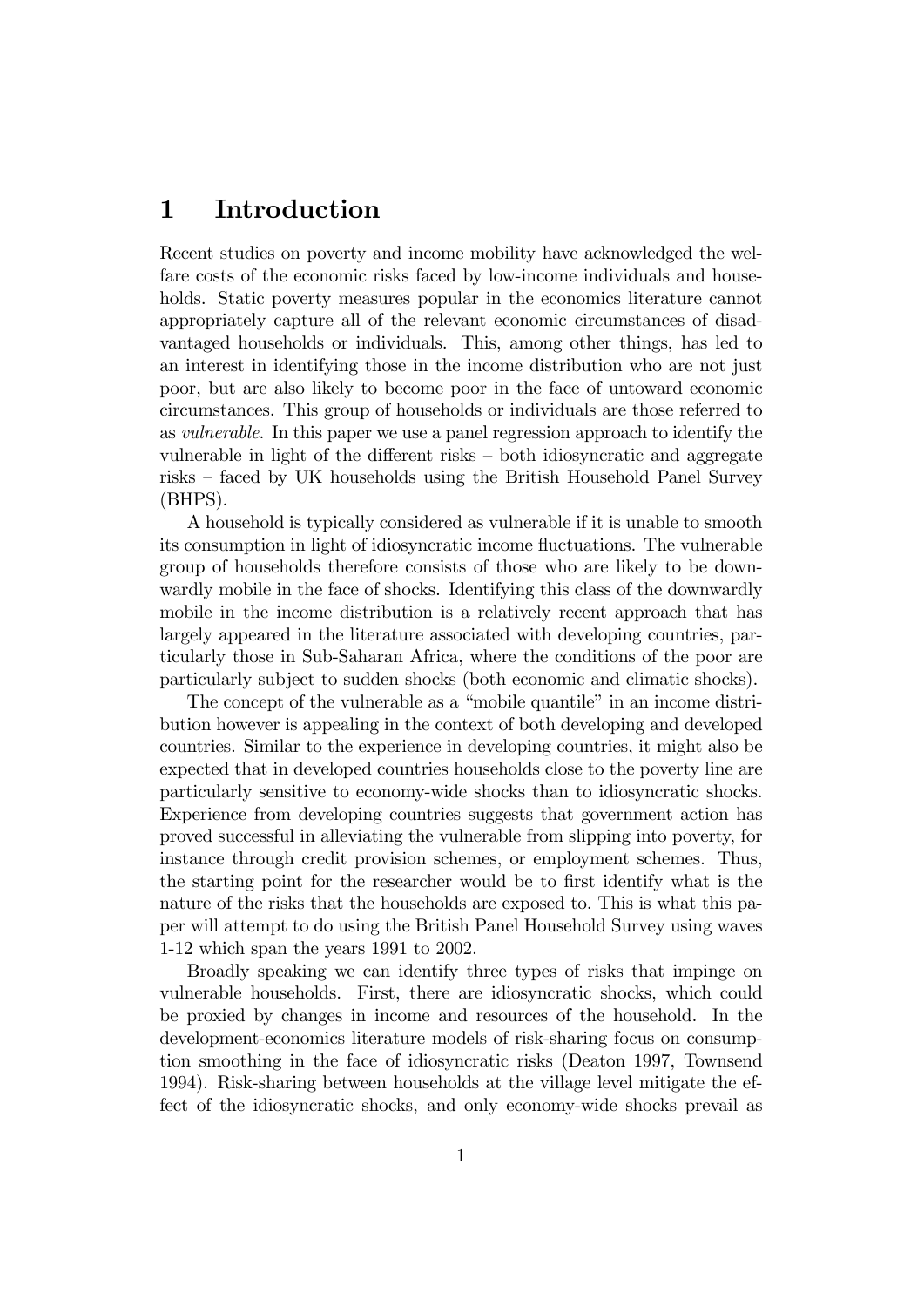being significantly detrimental to the well-being of the households. This is tested in a number of papers that also model risks associated with householdspecific characteristics and economy-wide risks (Amin et al. 2003, Ligon and Schechter 2003). Household level shocks generally involve loss in wageemployed family members, or simply a large family which strains the scant resources available to the household. Natural or climatic shocks are a persistent risk to households in poor countries, but lesser so for developed countries. The other very large risk is that of economy-wide shocks such as ináation which heavily impact the poor and the vulnerable.

Our empirical investigation in this paper will draw upon these simple ideas of testing for the prominence of the relevant risks to which the vulnerable are subject. We are not directly concerned with proposing a particular method for identification of the vulnerable in the UK, or applying a particular method of doing so; rather the focus of the paper is on identifying the nature of the particular shocks that render households as vulnerable. It turns out that, depending on the particular definition of income employed, a variety of patterns of consumption smoothing present themselves. We examine the impact of three different types of risks on consumption  $-$  idiosyncratic risks, which are captured by changes in household income, economy-wide shocks which are captured by the year dummies, and the household specific shocks, captured by the household characteristics.

The paper is set out as follows. Section 2 sets out the basic model of individual welfare on which the approach to vulnerability is based. Section 3 shows how this can be used as the basis for modelling the concept of vulnerability. Section 4 presents the empirical estimations and then concludes.

### 2 Welfare, income and consumption

We begin with an outline of the underlying model that captures the key issues of economic welfare. Although much of our analysis will be based on the economics of the household, the approach to welfare is essentially individualistic: it is the well-being of individual persons that matters, whether the person is living alone or forms part of a larger household unit.

The general model of individual welfare is as follows. Each person has a multiperiod utility function that depends on his or her consumption stream  $(c_0, c_1, c_2, \ldots):$ 

$$
\sum_{t=0}^{T} \delta^t u\left(c_t\right) \tag{1}
$$

where  $\delta$  is a constant discount factor and u is the instantaneous utility func-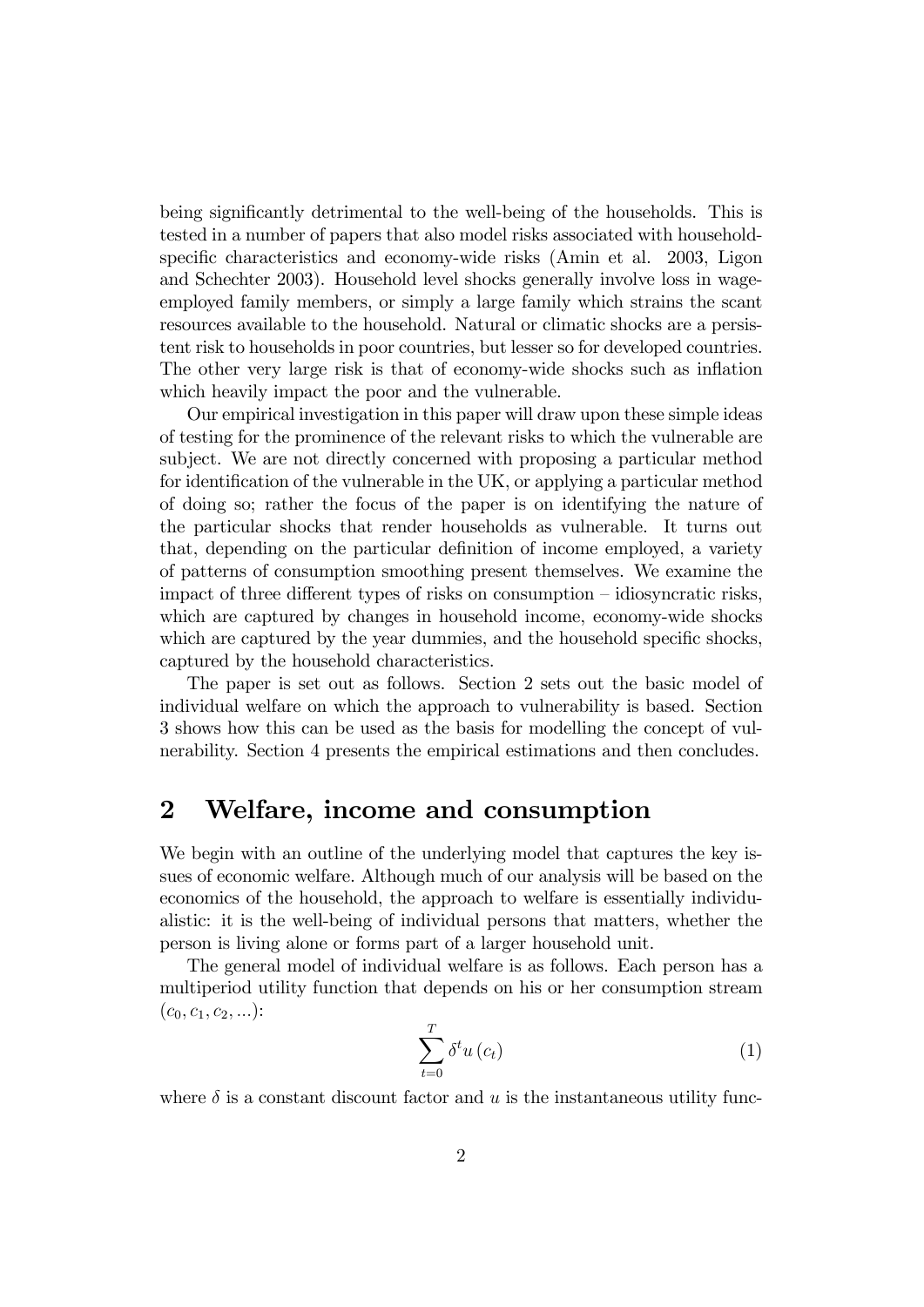tion (felicity function) that captures the substitutability of consumption between periods and also the individual's attitude to risk. As far as risk preferences are concerned we focus on two standard models, namely constant absolute risk aversion  $(CARA)$  where u takes the form

$$
u\left(c_{t}\right) = -\frac{1}{\alpha}e^{-\alpha c_{t}}\tag{2}
$$

and, as an alternative, constant relative risk aversion (CRRA)

$$
u\left(c_{t}\right) = \frac{1}{1 - \rho} c_{t}^{1 - \rho} \tag{3}
$$

where  $\alpha$  and  $\rho$  in (2) and (3) are the indices of absolute risk aversion and of relative risk aversion respectively.

We need to discuss the relationship between consumption and resources under an appropriate economic model of household decision-making. This will be done by first examining a very special case.

#### 2.1 Perfect foresight

The very special case requires the following assumptions. There is an efficient capital market to which everyone has access; all income variability can be perfectly foreseen (or there is an efficient insurance market to which everyone has access); there is no other source of uncertainty. Under these circumstances the time path of incomes  $(y_0, y_1, y_2, ...)$  is not of special interest to the economic agent: it is only their aggregate, the present value of incomes over the period, that is relevant. If A is this present value and  $p_t$  the price of consumption at time  $t$  evaluated at time 0 then this point can be made using a simple model of intertemporal optimisation.

Maximising (1) subject to

$$
\sum_{t=0}^{T} p_t c_t \le A,\tag{4}
$$

implies the following condition

$$
\frac{u'(c_{t+1})}{u'(c_t)} = \frac{p_{t+1}}{\delta p_t} \tag{5}
$$

where  $u'$  denotes the first derivative of u. In the case of  $(2)$  condition  $(5)$ would become

$$
e^{\alpha[c_t - c_{t+1}]} = \frac{p_{t+1}}{\delta p_t} \tag{6}
$$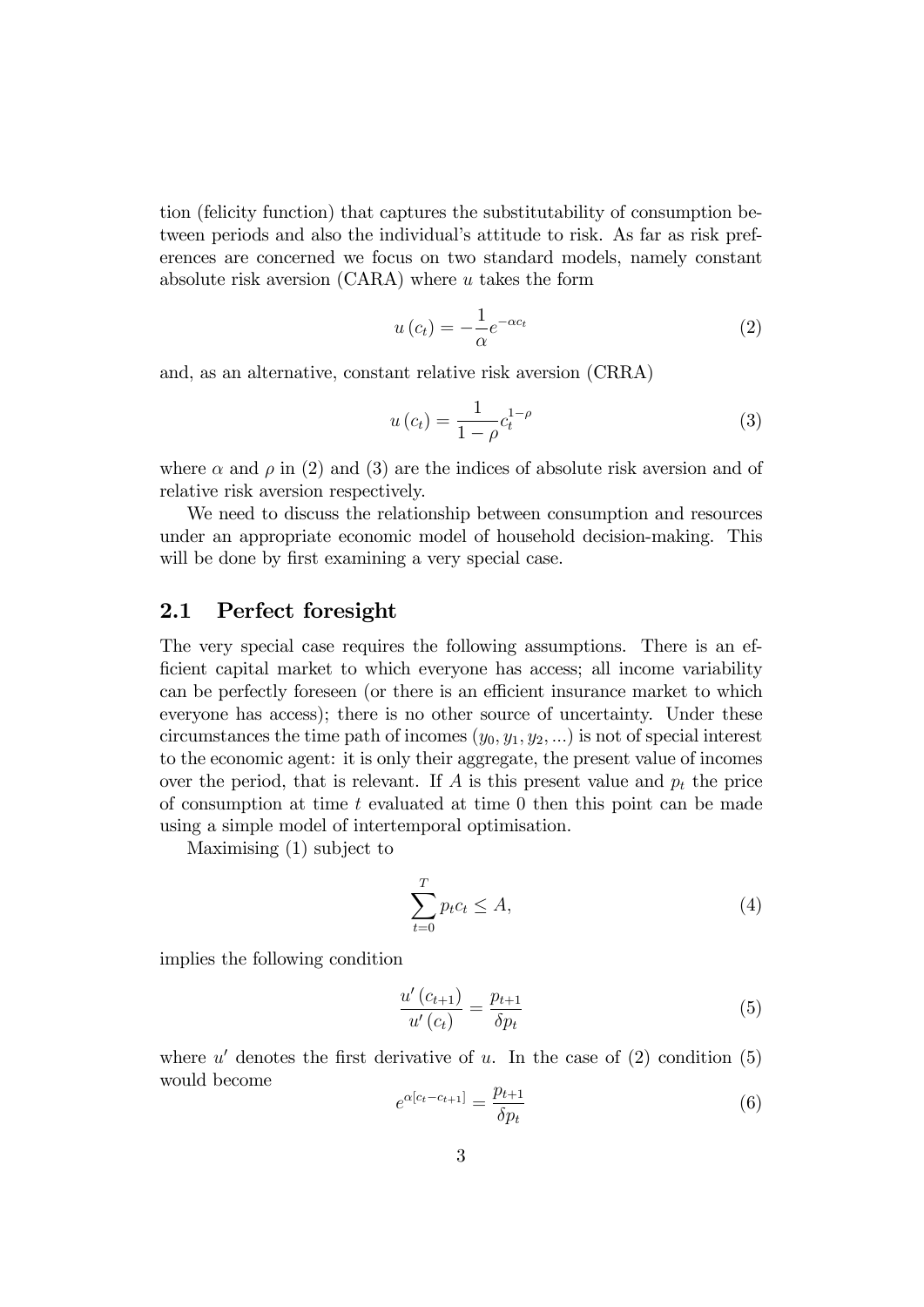or equivalently

$$
\Delta c_t = -\frac{\kappa_t}{\alpha} \tag{7}
$$

where  $\Delta$  is the difference operator and

$$
\kappa_t := \log\left(\frac{p_{t+1}}{\delta p_t}\right).
$$

In the CRRA case (3) condition (5) would yield

$$
\left[\frac{c_{t+1}}{c_t}\right]^{-\rho} = \frac{p_{t+1}}{\delta p_t} \tag{8}
$$

or equivalently

$$
\Delta \log \left( c_t \right) = -\frac{\kappa_t}{\rho}.\tag{9}
$$

Equation  $(7)$  or  $(9)$  is a difference equation that will determine the time path of an individual's consumption under each of the two specifications for u; in each case the initial condition is determined by aggregate resources A through the budget constraint (4).

#### 2.2 Utility and income

However, the discussion of subsection 2.1 covers no more than a benchmark case. If we introduce a number of important qualifications the analysis becomes considerably more interesting.

First, if variability in resources cannot be perfectly anticipated, or if risks cannot be appropriately insured, then the simple role of aggregate resources ("lifetime income") no longer holds. Instead of completely smoothing the income stream over the period the optimisation process allows a role for current income in the determination of current consumption. Period-to-period changes in  $c_t$  will track period-to-period changes in the agent's income  $y_t$  as in a Keynesian consumption function.

There are important implications for individual welfare, evaluated each period as history unfolds. Take the situation where the horizon  $T$  is effectively infinite. In the benchmark case, because of the strong assumption about perfect foresight or perfect insurance, welfare would be invariant over time: the situation would look much the same had one started the clock at time 1 or time 2 rather than time 0. However, under circumstances where there is less than full insurance shocks to the agent's resources will be reflected as short-run perturbations in the agent's welfare. These perturbations form the basis of our concern with vulnerability.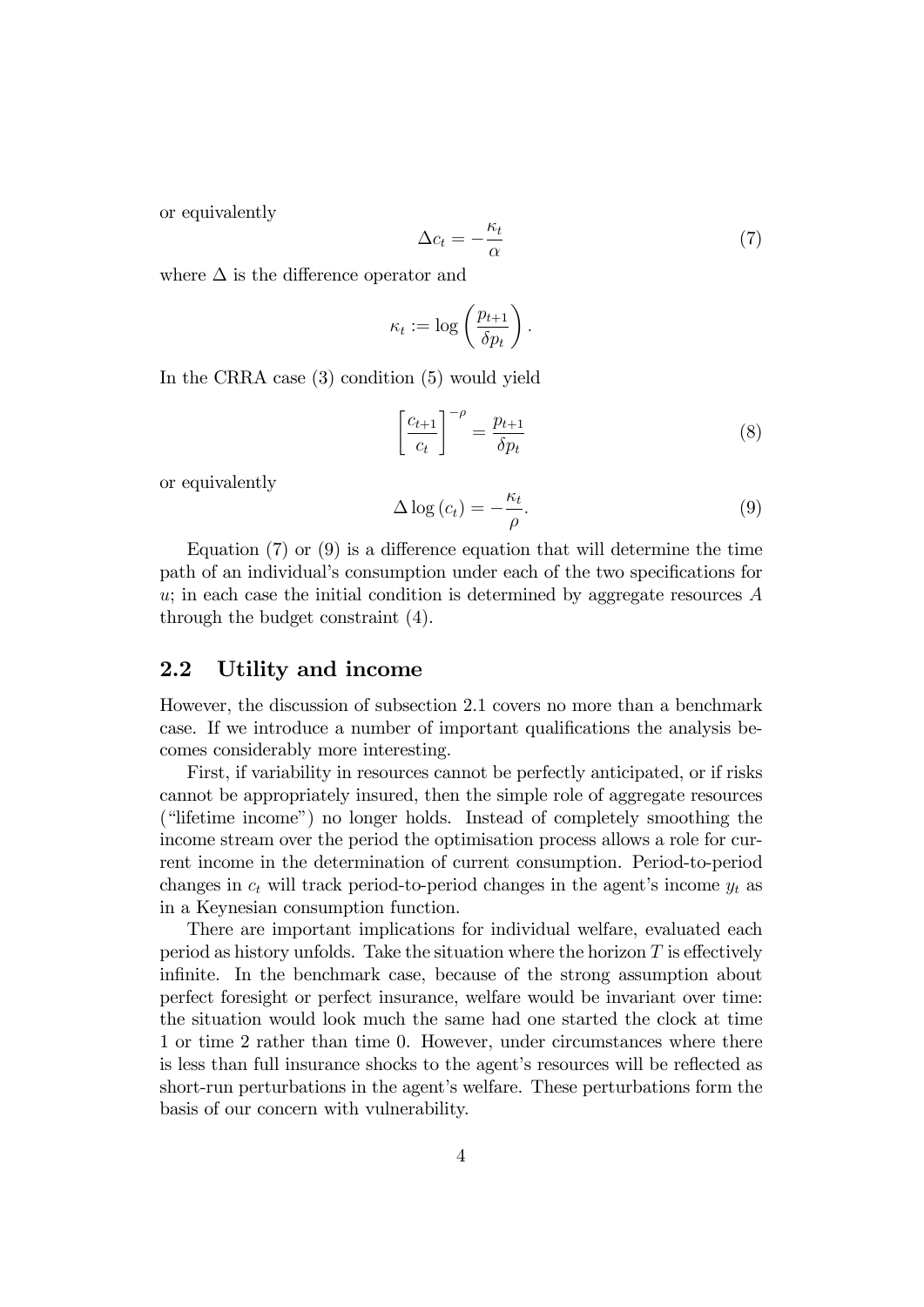#### 2.3 Individuals and households

The second important qualification to the benchmark model in subsection 2.1 concerns the role of the household. The benchmark model used only the term "economic agent" and could be taken as a simple representation of the problem facing a person living in isolation. Given that people choose to live in households we obviously need to consider the relationship between individual utility and household income rather than individual income; but more is involved.

For the present discussion a household is simply a grouping of individuals at any moment. Denote by  $N_{ht}$  a typical household h at time t; although normal human beings value their family relationships this sort of consideration plays no part in our welfare analysis. Individual incomes fund household consumption: the household provides consumption benefits and other economic services and will do so in a way which effectively provides "local public goodsî. Consumption will be determined by resources available to the household – in other words household income. Obviously household income  $Y_{ht}$  is determined by the incomes  $y_{it}$  of individual members of the household

$$
Y_{ht} = \sum_{i \in N_{ht}} y_{it}
$$

However in addition to this simple point it is important to note that the incomes of individuals may be determined in part by those of other members of the same household; this will be discussed further in section 3 below.

Let  $c_{it}$  denote the consumption of individual i. This will be determined by the level of consumption  $C_{ht}$  in the household to which i belongs at time t; the way in which this is determined will depend on the scope for economies of scale and the system of sharing within the household. We make the conventional assumption that there is equal sharing within the household and that the economies of scale are independent of household resources. Let  $a_{ht}$ be the number of equivalent adults in household  $h$  at time  $t$ ; then we have the following relationship:

$$
c_{it} = \frac{C_{ht}}{a_{ht}}, i \in N_{ht}
$$
\n
$$
(10)
$$

The deflator  $a_{ht}$  will be determined by the needs of household members as well as the number of individuals in the household.

### 3 Vulnerability

Given that risks can neither be fully foreseen nor fully insured against it is important to consider the ways in which economic agents will respond to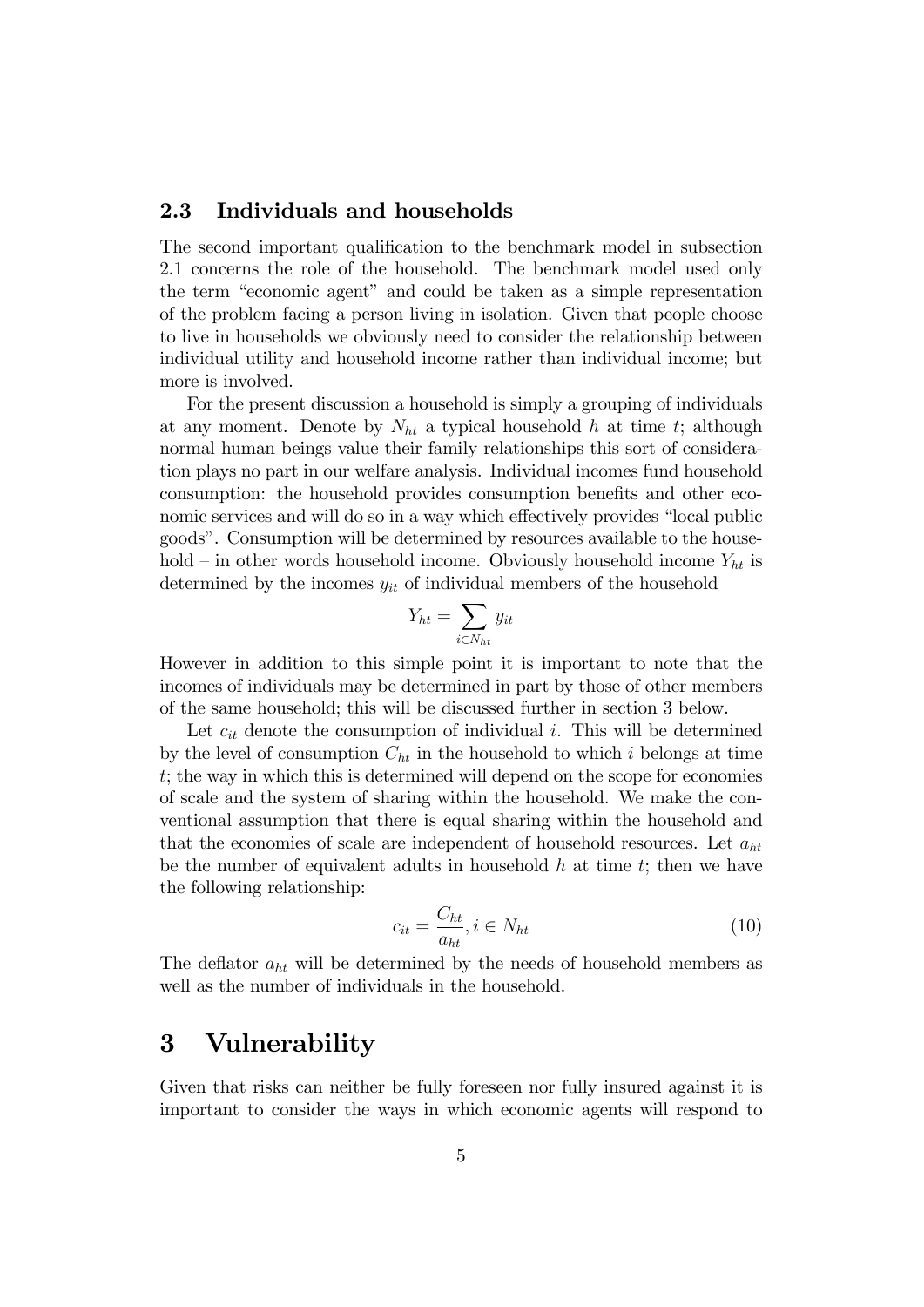unforeseen events. Both sides of the domestic balance sheet are likely to be affected as we consider in subsections 3.1 and 3.2.

#### 3.1 Consumption responses

For the moment let us suppose that household incomes are exogenously determined. If one were to take at face value the model in section 2 then there is little to say about the agent's response: you just have to cut back expenditure until it meets income. Under these circumstances income shocks are transferred directly to expenditure shocks and so on to shocks in individual welfare.

However, more can be said if the section 2 model is made richer by allowing for a variety of goods rather than a single consumption variable  $c$ ; we can focus on household responses involving the separate components of expenditure. It is reasonable to suppose that in response to an unanticipated exogenous income fall there will be some substitution amongst different consumption goods. There is an analogy with the firm's short-run response to market shocks. We may expect similar short-run behaviour of consumption: expenditure on housing is likely to be less flexible than that on some food items.

The effect of this will be to mitigate the seriousness of the income shock as it is transmitted to individual welfare.

#### 3.2 Incomes and resources

However, common sense suggests that a further important economic response to a negative shock will come from the income side of the household accounts. We may distinguish two components.

Atemporal component The first is a straightforward compensatory effect: the economic agent will want to boost income in the current period in order to offset a negative shock. This effect can be seen even if the economic agent is a single person living alone.

Furthermore we can consider the offsetting of the point impact of the shock by members of the household. The entry to unemployment by one person may induce a switch to paid employment by other family members. Income pooling arrangements within the household will enhance the damping of shocks to household resources. To model this effect satisfactorily one needs to introduce an economic cost to the generation of income. For example, if the model of section 2 is extended by introducing a two-argument instantaneous utility function one can model the opportunity cost of time.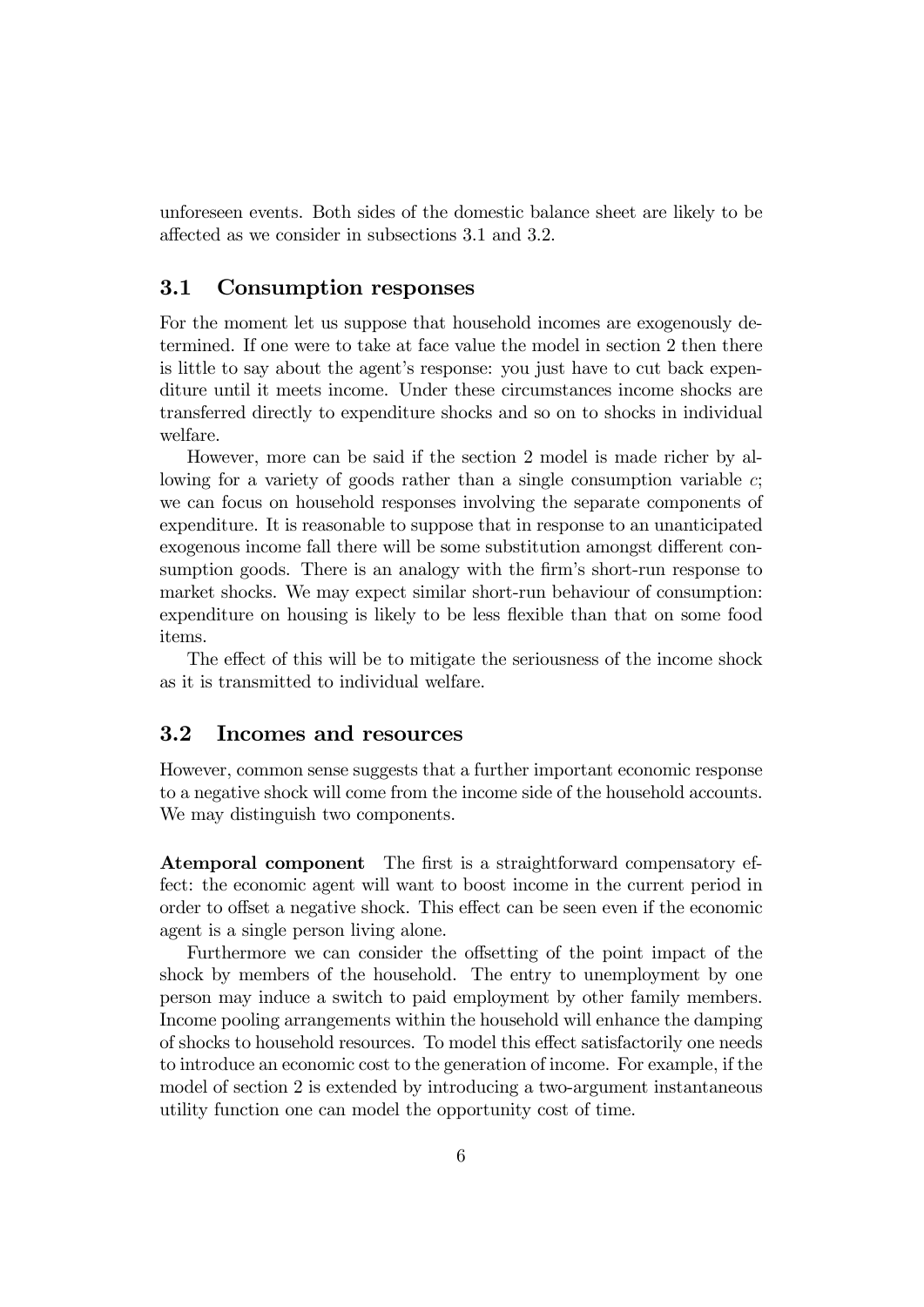Intertemporal component The second component is equivalent to a kind of insurance in the form of self-protection. This can be seen even in the case of a person living in isolation: a negative shock in period  $t$  may cause the person to revise his view about the likelihood of future shocks and, as a consequence, make some investment that will make the future negative shock less likely or reduce its impact on consumption. In a multi-person household there will also be an important investment response by other household members that will similarly provide informal insurance.

These economic adjustments by household units can be interpreted as simple coping mechanisms, an idea that is familiar from the literature on development mentioned in the introduction. Each of the economic responses described in section 3.2 is evidently a form of coping with external shocks and will change the relationship between income variations and variations in household consumption and welfare. The extent to which a household is successful at coping will clearly depend on the composition of the household, the resources to which it has access and the attributes of its individual members.

## 4 Measuring vulnerability

We will use a panel regression approach to identify the effect of any aggregate shocks on the consumption stream of the households. The purpose of the empirical strategy is to identify the different kinds of risks to which the households are exposed, as opposed to proposing a new methodology of identification of the vulnerable. While there are several alternative methods that have been used in this literature, the current method (panel regression approach with various risks acting as regressors) is chosen for a number of reasons. First, the availability of data. The BHPS is the only panel data set available which collects household level data, and we are constrained in our estimations by the availability of specific variables which will enable other analyses. Second, without imposing any restrictions on how the risks affect consumption smoothing, apart from that presented in 2, the focus of the empirical estimation here is to identify any clear indications of the nature of the risks that the households face.

Suppose households' preferences are appropriately represented by a CARA utility function (2) and there are no unforeseen income shocks then, as discussed in section 2, efficient risk sharing by individuals in each household would imply the relationship (7). But if there are unforeseen income shocks  $\Delta y_t$  then an appropriate modification of (7) is

$$
\Delta c_t = \nu \Delta y_t - \frac{\kappa_t}{\alpha} \tag{11}
$$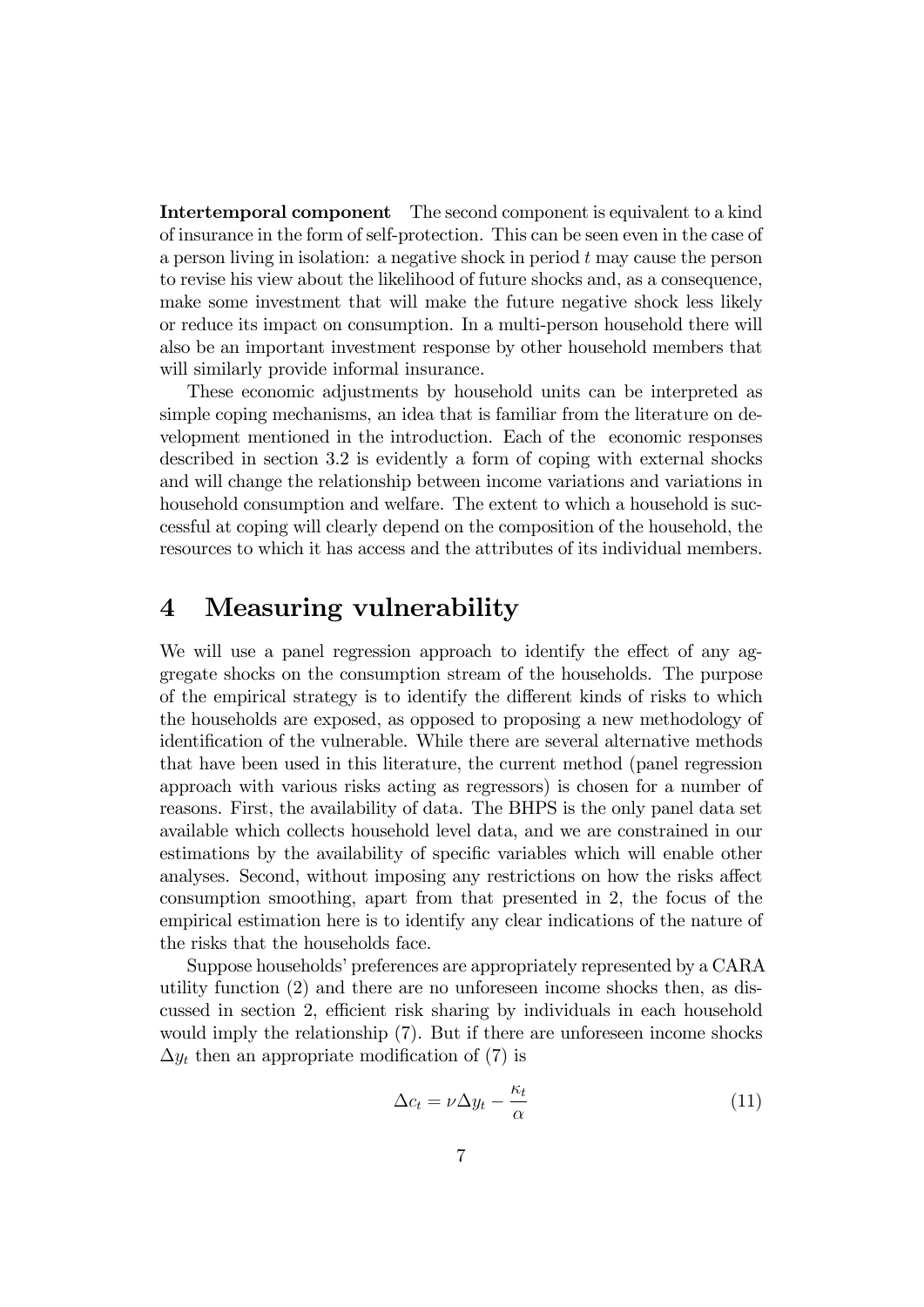where the parameter  $\nu$  captures the vulnerability of the economic agent to income shocks (Amin et al. 2003, Townsend 1994). On the other hand if preferences are appropriately represented by a CRRA utility function (3) then efficient risk sharing yields  $(9)$  in the absence of unforeseen shocks and an appropriate modification in the income-shocks case is.

$$
\Delta \log \left( c_t \right) = \nu \Delta \ln y_t - \frac{\kappa_t}{\rho}.\tag{12}
$$

Equations (11) and (12) form the basis of our estimation strategy which is in common with a number of studies using data from developing countries. The strategy identifies changes or fluctuations in the income stream as an idiosyncratic risk, while the aggregate economy wide shocks or individual (household-specific) shocks are those which impact upon the consumption stream significantly. The significance of the effect of idiosyncratic shocks to the income stream will thus be revealed in the empirics by a significant coefficient of the changes in income variable  $\Delta y_{it}$ , while the impact of the individual shocks will show up as significant coefficients for the household characteristics,  $X_{it}$ . Other aggregate economy-wide shocks are captured with the year dummies, introduced as wave dummies. Their significance will indicate the impact of economy-wide shocks which affected the households irrespective of the idiosyncratic shocks to the income stream (i.e. idiosyncratic risks) and household-specific risks. Our estimation strategy thus varies from what is usually undertaken by studies particularly of developing country experiences (Amin et al. 2003, Dercon and Krishnan 2002) but the parallels are clear.

#### 4.1 The British Household Panel Survey

The BHPS follows the same representative sample of individuals over a period of years from 1991 to 2002. Each annual interview round is called a wave: there are thus 12 waves of data, providing household and individual level economic statistics and household characteristics' data. The survey is principally household-based, interviewing every adult member of sampled households. Each wave consists of over 5,500 households and over 10,000 individuals drawn from 250 areas of Great Britain. The samples of 1,500 households in each of Scotland and Wales were added to the main sample in 1999, and in 2001 a sample of 2,000 households was added in Northern Ireland.

The following variables have been used for the analysis:

Expenditure on food, per week per household.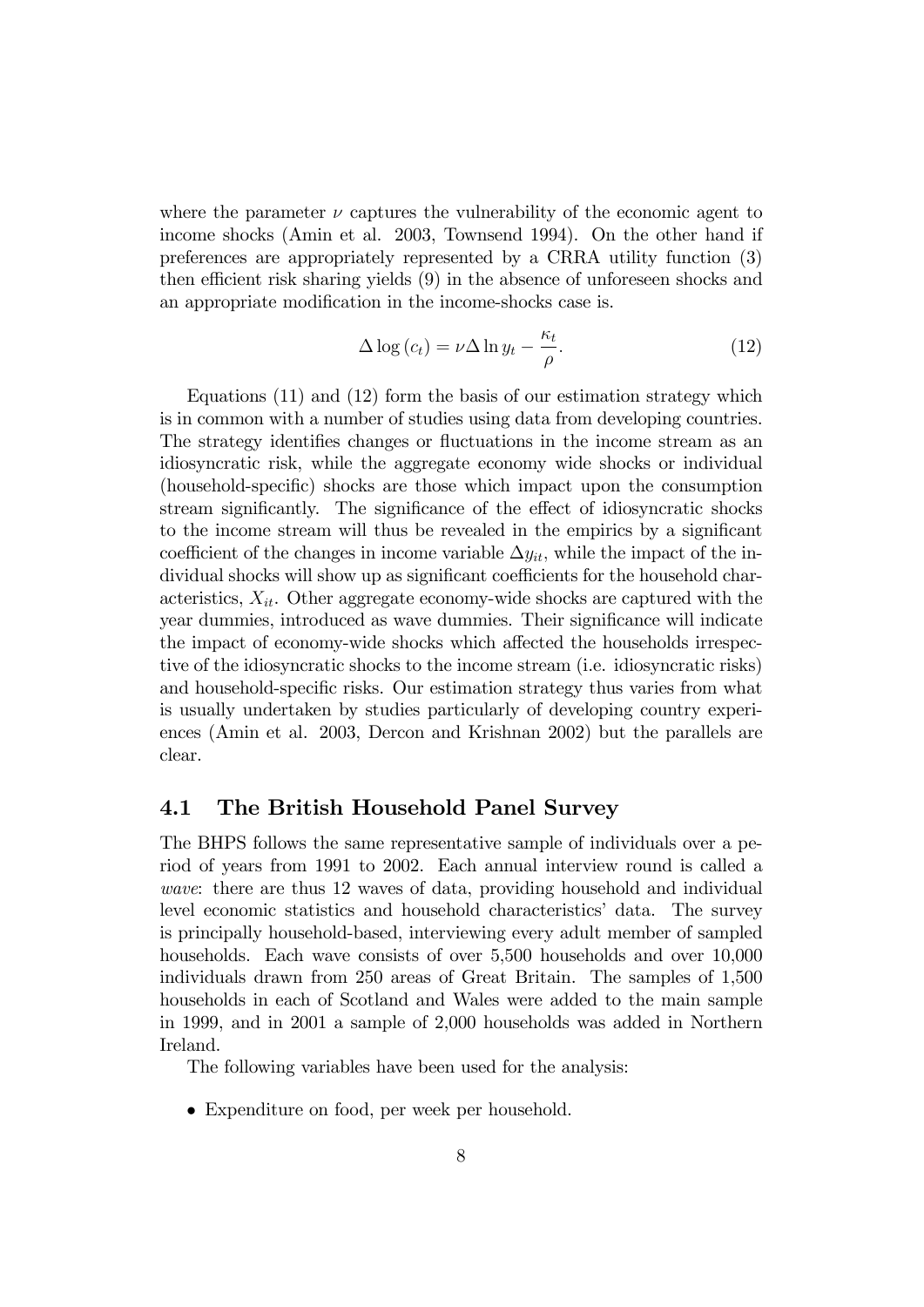- Household income.
- Number of children per household.
- Household size (i.e. number of individuals present in the household).
- Number of household members unemployed.

The data used for the estimation spreads over a span of 12 waves, of which 11 waves are available with the required data. Waves 1 to 6 and 8 to 12 have been used for the analysis: this is because consumption at the household level is not available for wave 7. Over the entire spread of the 11 waves, we have a complete panel with 1659 individuals per wave.

Expenditure on food and fuel is available per week per household in the BHPS<sup>1</sup> To obtain individual monthly data, we estimate monthly expenditure on food and fuel by multiplying the above by 4 (accounting for 4 weeks per month) and divided by the household size to obtain the per capita individual expenditures. In our study, as in many other studies of vulnerability, income proxies idiosyncratic risk. Monthly income is estimated from annual estimates (calculated from 1st January to 31st December in each year) that are available. These are scaled down and deáated by household size to obtain per capita monthly estimates. We also use two more definitions of income: namely household net income – net current income and net annual income (Bardasi and Jenkins 2004). The three different definitions of income give us different perspectives on the income smoothing process  $\overline{\phantom{a}}$  while the monthly per capita income allows for all the time specific shocks, the net current income takes into account the household income net of the local taxes, while net annual income does the same over the period of 12 months (net of both taxes and annual pension contributions). Since we are focusing just on income-risk here, changes in family composition are not so important to the analysis. For this reason, therefore, changes in equivalence scale for individual households are not taken into account for our estimations. We further simplify by assuming the simplest form of equivalisation and focusing solely on per-capita quantities.

Figure 1 presents the basic time profiles of the median values of the expenditure and income variables used. While the plot suggests co-trending between income and expenditure, our estimations later on will reveal that their first differences do not necessarily do so. The nature of the income definition involved also proves to be crucial in whether expenditure and income differences co-trend or not.

<sup>&</sup>lt;sup>1</sup>Expenditure on fuel has not been included for the current analysis because of the short time for which it is available (only last few waves)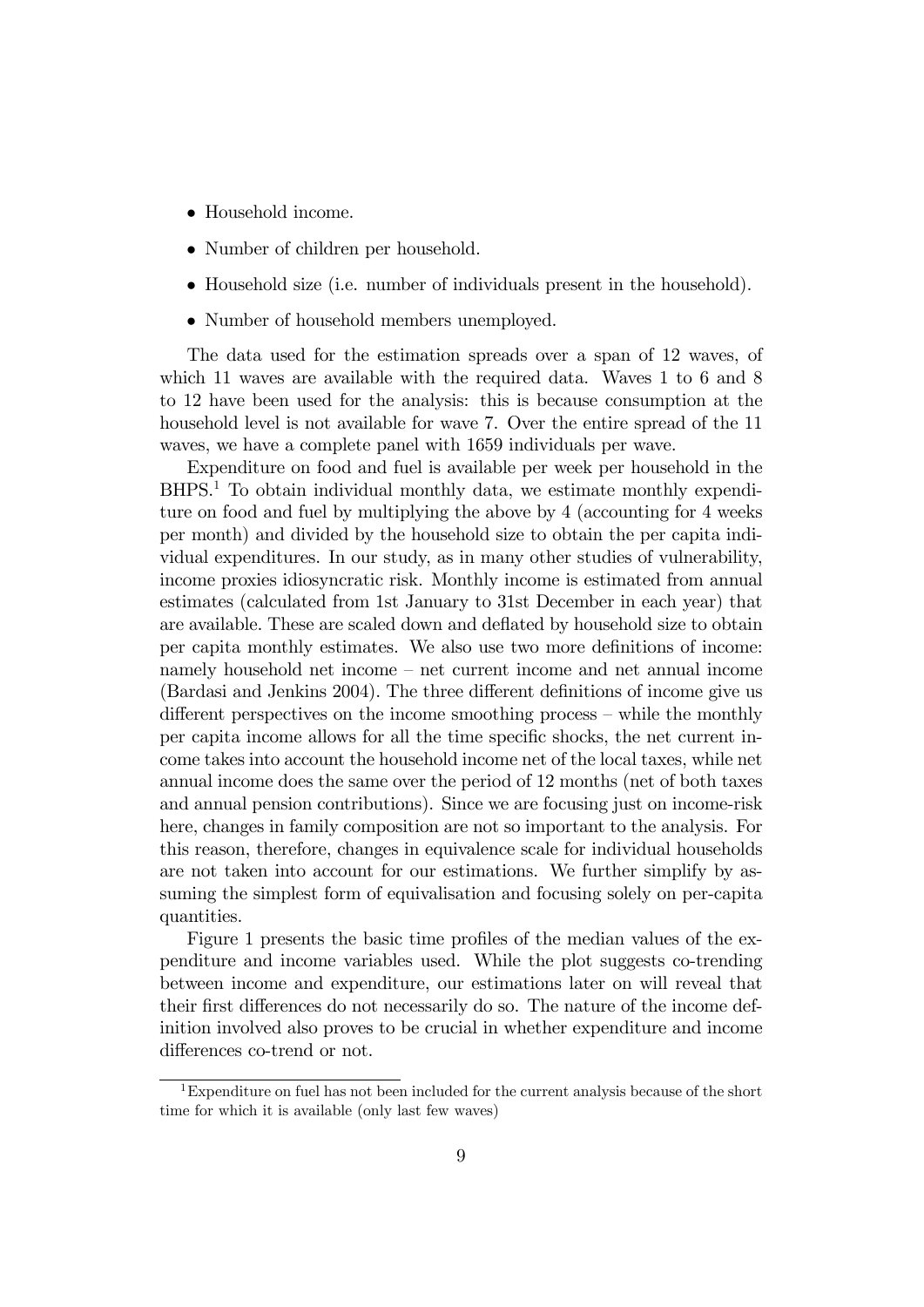

Figure 1: Median expenditure, monthly income per capita and net income per capita. Waves 1 to 12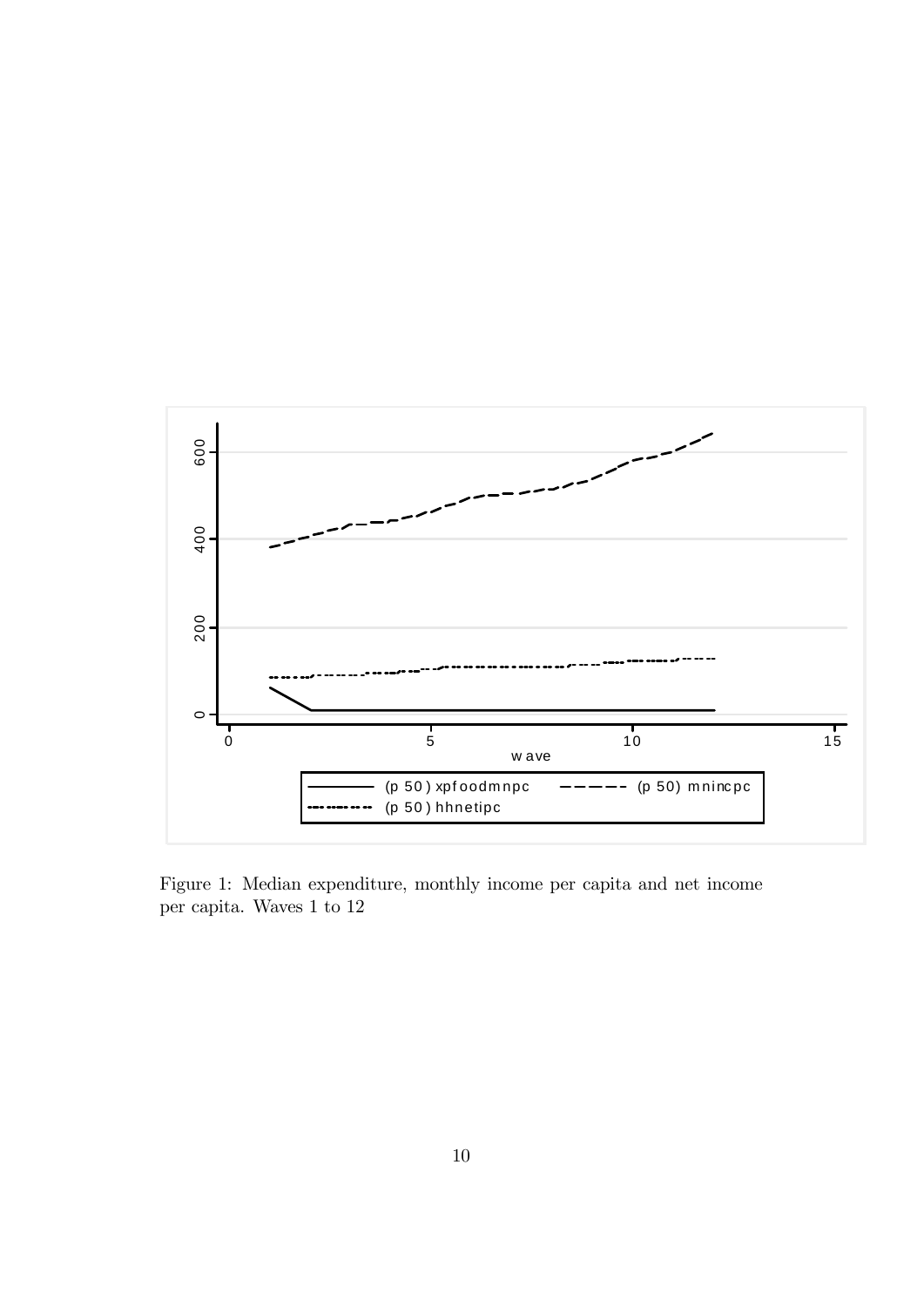#### 4.2 The cross section unit used in the estimations

The structure of the BHPS appears to pose a problem in not matching households across the different waves. However individual persons are followed through time so that one can track individuals who belong to the same household over the different waves. As the household compositions may change across the waves (due to a household member leaving the household, or due to the interviewee not being available while survey was being undertaken), after matching the households and persons across the waves, our preferred unit of measurement is the individual across the waves rather than the households. Thus, our unit of consumption (and income) is the person, having accounted for household composition. By tracking per capita consumption and incomes we are also avoiding the possible problems with having to account with economies of scale due to a larger household (though, in our case, first differencing eliminates this problem as well.

#### 4.3 Estimation and results

We estimate, for each specification of the utility function specification  $-$  (2) and  $(3)$  – three sets of panel regressions.

First we estimate the simplest model based on the CARA specification (2) using the following:

$$
\Delta c_{it} = \nu \Delta y_{it} + \phi_t W_t + \varepsilon_{it} \tag{13}
$$

where  $c_t := C_t/n$ , denotes per-capita consumption of the household in wave t,  $y_{it}$  is household income per capita at time t, and  $W_t$  is a wave dummy, which equals one for observations at time  $t$ , zero otherwise. The coefficient  $\phi_t$  captures the coefficient  $\frac{1}{\alpha} \kappa_t$  in equation (11). We also assume the error term to be uncorrelated with the RHS variables and to have zero mean. Let us assume the following dynamic structure:

$$
\begin{aligned}\n\text{var}(\varepsilon_{ht}) &= \sigma_h^2 \\
\text{cov}(\varepsilon_{ht}, \varepsilon_{jt}) &= 0 \\
\text{cov}(\varepsilon_{ht}, \varepsilon_{ht'}) &= 0 \\
\sigma_h^2 &= \exp\left(\sum_j \beta_j z_{hj}\right)\n\end{aligned}
$$

The error term can be expected to vary across households, because of heterogeneity in household size, consumption and income. Taking differences also renders the quantities as stationary. We address the heterogeneity by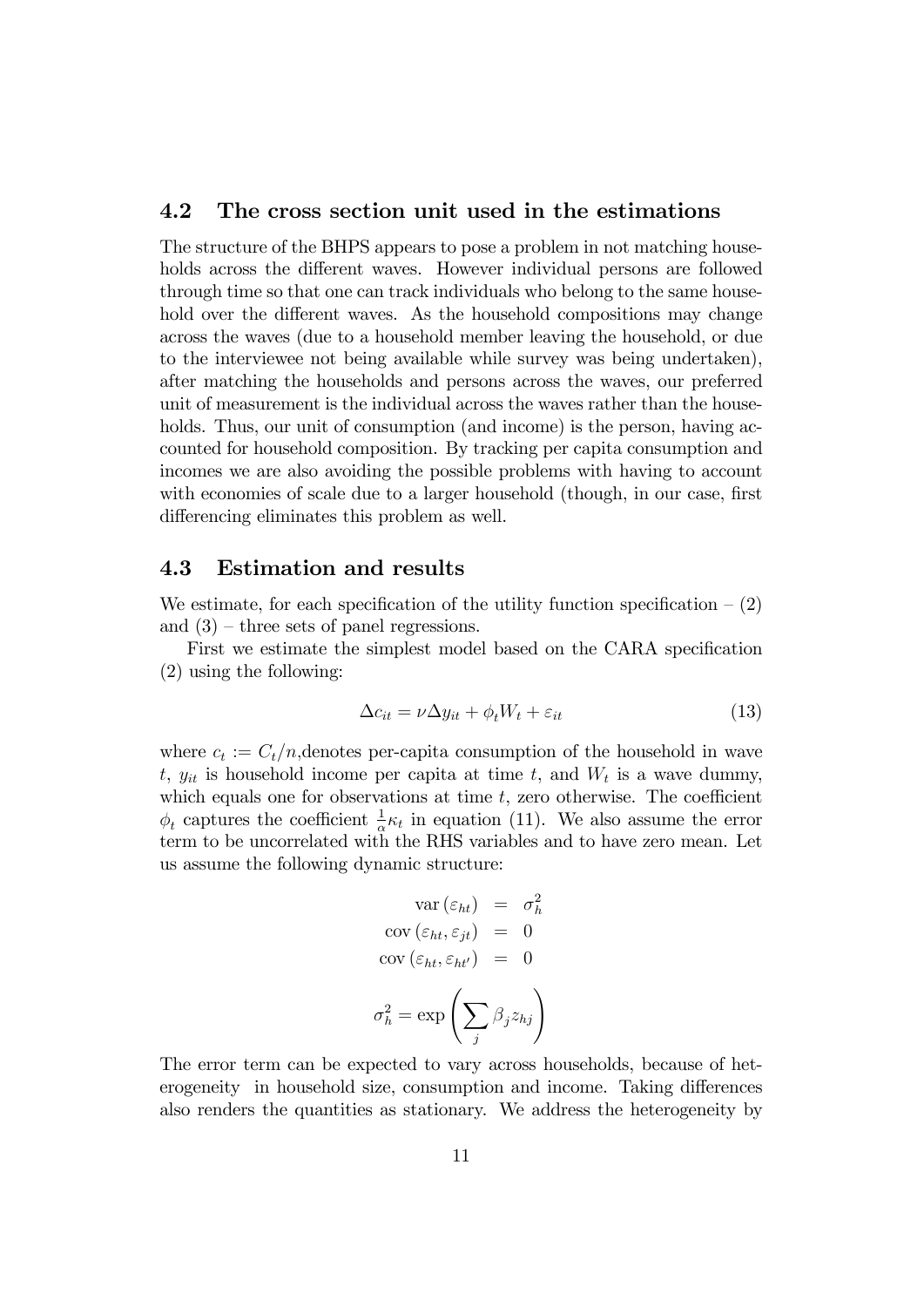using standard methods of descaling the observations to get rid of the heterscedasticity.

We estimate equation  $(13)$  by fixed and random effects estimation methods and test over three different wave lengths:

- (a) Waves 1 to 4
- (b) Waves 6 to 12.
- (c) All 11 waves

We estimate across three different wave spreads to highlight both short term and medium term effects of the three different kinds of shocks. The wave effects, being economy-wide shocks often manifest themselves more clearly in the medium term and are not revealed in the shorter wave spans. The consumption variable we are working with is not available for wave 7, and has so been excluded from the analysis.

We estimate two sets of regressions. First, we run an empirical application of the Townsend model  $(13)$ . We then run a similar specification accounting for a number of controls which determine the smoothing relationship.

$$
\Delta c_{it} = \nu \Delta y_{it} + \phi_t W_t + \gamma X_{it} + \varepsilon_{it} \tag{14}
$$

where,  $X_t$  is the set of controls over individuals, over waves 1 to 12 (excluding wave 7). This procedure is undertaken to identify the household characteristics that are driving the dynamic consumption process.

There are a number of ways in which one can estimate the vulnerable subject to an estimated poverty line. The current empirical literature is growing with empirical analyses adopting a number of approaches.<sup>2</sup> Many of these are based on the Townsend (1994) model, and interpretations of this approach have been applied in Amin et al. (2003), Deaton (1997), Jalan and Ravallion (2001), Morduch (2004). The Townsend model presents itself as a benchmark case against which other authors depart from depending upon the assumptions made in their empirical models. In light of our own estimations, a foreword discussing these empirical approaches is sensible. While Townsend's model tests for efficient risk-sharing between households, most of the empirical studies, for both developing and developed countries, have revealed that self-insurance has proven to be the more important compared to inter-household risk sharing. Another finding is that self-insurance in developing countries is limited and risk-coping strategies are costly (Morduch 2004). This finding may well apply to a developing country context. Such findings are suggestive of a re-modelling of one's estimation strategy.

While the estimations done in this paper are based on the Townsend model, one can quite comfortably assign an even more straight-forward em-

<sup>&</sup>lt;sup>2</sup>See Dercon (2004) for a collection of papers with various methodologies.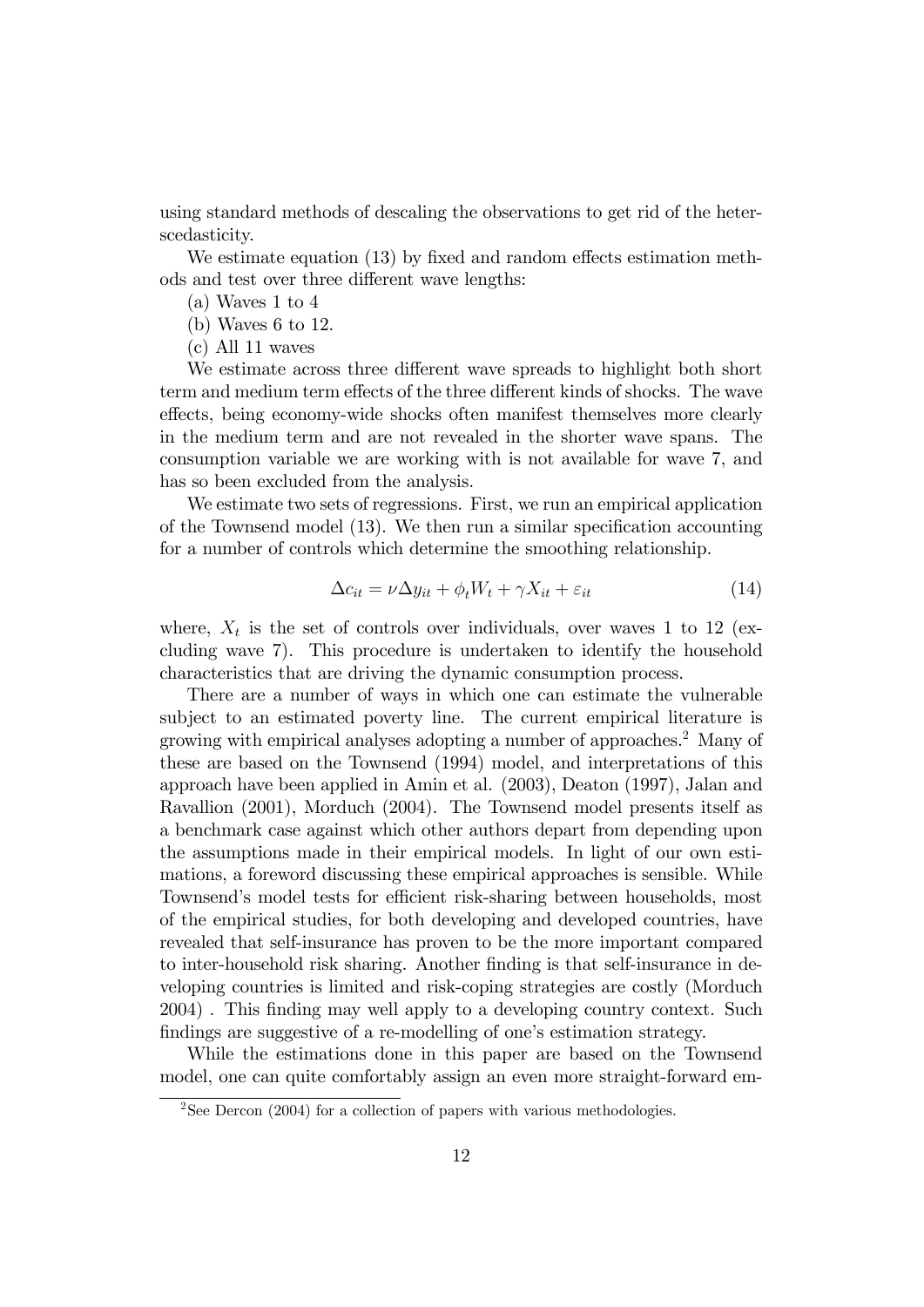pirical interpretation to our estimates. From the point of view of the Townsend model, we are here measuring the extent of vulnerability by a risk-sharing test as proposed by Townsend (1994). This will be measured by the coefficient  $\nu$ . Efficient risk sharing implies that household consumption tracks only aggregate consumption, but not income. The model tests for full-risk sharing against there being none by testing for the  $\nu$  coefficient taking values 1 or 0. Many studies (for example Amin et al. (2003)) who adopt an empirical model as derived from Townsend's model have a different interpretation of the  $\nu$  coefficient. While the Townsend model only tests for  $\nu$ taking values 1 or 0, Amin et al. (2003) and Dercon and Krishnan (2002) are more empirically geared to test for the impact of idiosyncratic and economic shocks on the consumption stream . Thus while from the Townsend point of view the interpretation of positive values of the  $\nu$  coefficient is indicative of risk-sharing, from the Amin et al. (2003), or Dercon and Krishnan (2002) standpoint, one can assign the significance of the  $\nu$  coefficient (positive in sign) as indicative of changes in consumption responding to income shocks i.e. an idiosyncratic risk. Their empirical formulation typically regresses changes in consumption on changes in incomes with time dummies accounting for the presence of economic or other kinds of shocks which perturb the natural relationship between changes in consumption and income.

This is the strategy we will pursue in our estimations using the BHPS, with the intent of identifying the presence of shocks on the consumption stream. We would primarily like to identify the prominent risks (or shocks) to which the households are subject. This will be addressed by treating the  $\nu$  coefficient as one which will measure the response to an idiosyncratic shock (income shocks). Aggregate economy-wide shocks will be tracked by the wave dummies in the regression, and household-specific shocks will be measured by household characteristics as controls. This will act as a precursor and an informative exercise to pursue more detailed analyses of devising more suitable empirical tools to identify, and track, mobility patterns of the vulnerable in Britain.

#### 4.4 The estimations

Our first run is of equation  $(13)$  where we estimate the smoothing coefficient v. A significant positive coefficient of  $\nu$  would indicate the existence of risksharing within households. Table 1 presents results for waves 1- 4 for the CARA model using a variety of specifications  $-$  the coefficient of change in incomes is not significant all throughout. We test for this using three different definitions of incomes: first, the monthly income per capita, then two net income variables: net current income and net annual income. We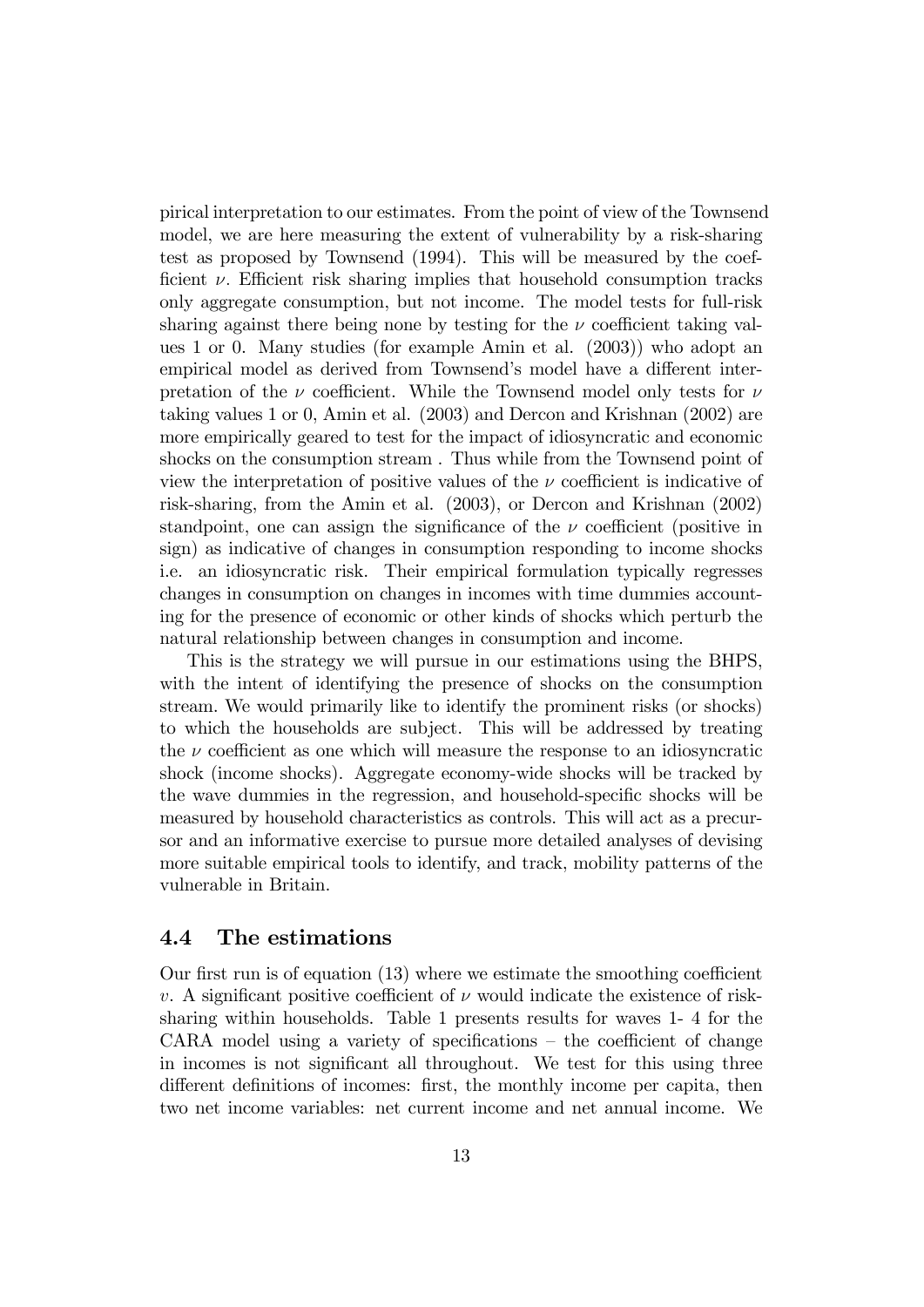thereafter introduce a number of household characteristics as controls to test for whether they are driving these results. The variables included are number of children in household and the number of unemployed in household.

Column 1 presents the regression of the differences in consumption on differences in income with fixed effects. This is repeated in the following column with random effects, but in neither version is the coefficient on  $\Delta y_{it}$ significant. The wave dummies indicate years over which there are significant shocks affecting the households' (individuals') consumption stream  $-$  these, as discussed earlier proxy for the presence of any economy-wide shocks. The next specification (columns 3 and 4) runs the same with a different definition of income – that of net current income. Here again the  $\nu$  coefficient is not significant, but wave 2 shows up to be highly significant. The negative sign suggests that the year corresponding to wave 2 was associated with lower levels of consumption. The Hausman test (Hausman 1978) for testing the appropriateness of a fixed or random effects specification suggests that fit does not improve on introduction of fixed effects. We also run the specifications using the BHPS definition of net annual income  $-$  the results here are unchanged for both random and fixed effects specifications (columns 5 and 6). Note the significance of the wave 2 persistently showing up in all specifications.

The next four specifications (using both definitions of net income) include controls to check if any of these factors are driving the results  $-$  namely, number of children in the household and number of household members unemployed. For both sets of income variables, the  $\nu$  coefficient is revealed to be not significant (for both fixed and random effects specifications). Wave 2 and the number of family members not in employment show up as negative and significant for the fixed effects specification for both net current income and net annual income (columns  $7$  and  $9$ ). In the random effects specification of both net income variables (columns 8 and 10), the number of unemployed variable is no longer significant, but the wave 2 variable remains negative and significant. For the fixed effects specification (columns  $7$  and  $8$ ), the number of children show up as positive and significant. We thus observe that the effect of the number of children in the household is not robust to the specifi $cation - while not significant in the fixed-effects specification, it is so for the$ random-effects case.

It may be of concern that the observed income fluctuations  $\Delta y_{it}$  could just reflect annual variations that affect the household or individual as a whole, and not household or individual-specific shocks (like loss of incomeearning family member). The economy-wide shocks are controlled in the regression by our wave dummies. Our  $\nu$  estimates thus detect responses of household consumption to household-specific shocks controlling for economy-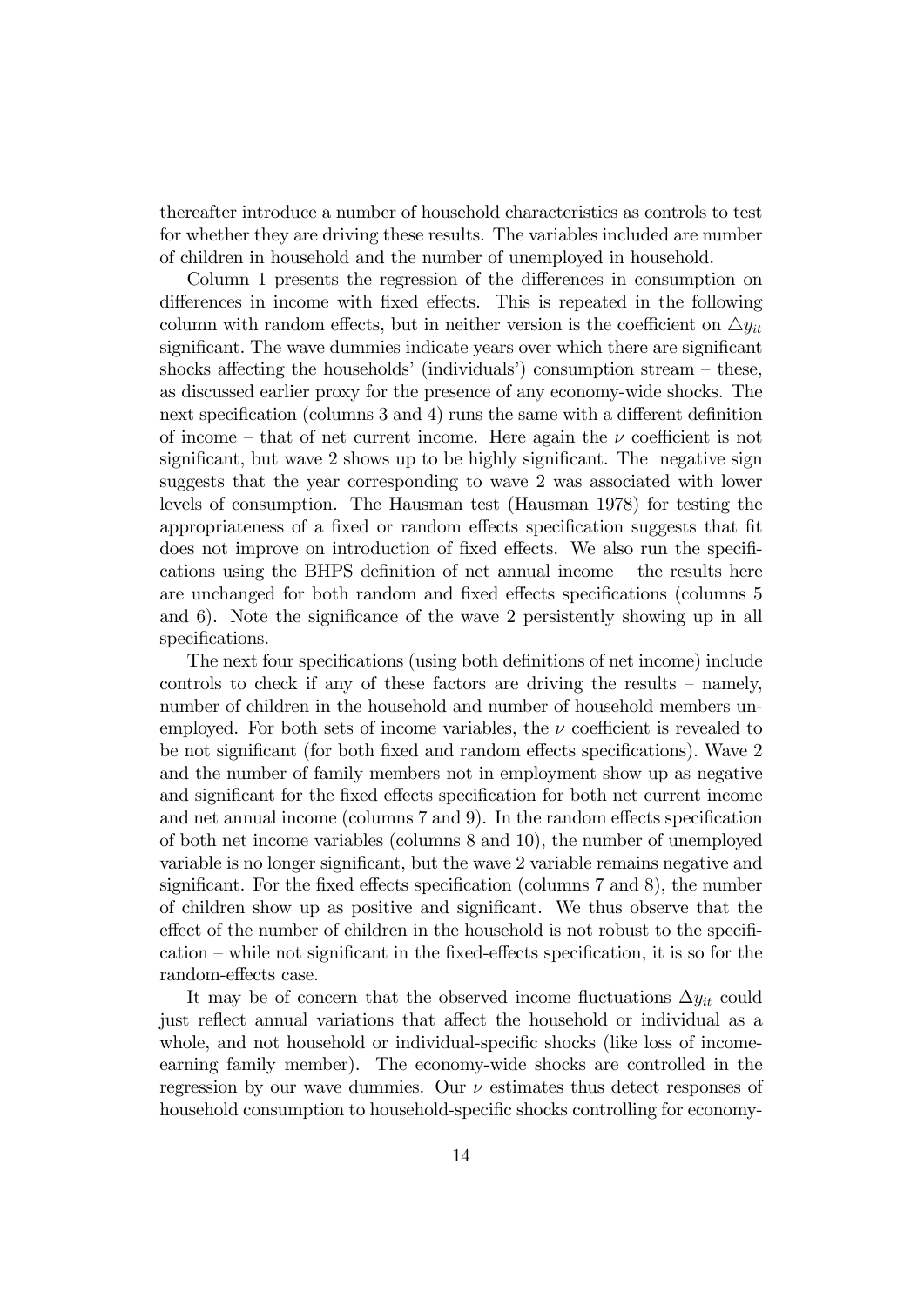wide fluctuations. Further, there is substantial household specific (and hence insurable) risk in these economies.

The following specification tests for the above relationship are based on the CRRA specification. The empirical model that derives from this model is as follows:

$$
\Delta \ln c_{it} = \nu \Delta \ln y_{it} + \phi_t W_t + \gamma X_{it} + \varepsilon_{it}
$$
\n(15)

While this specification tests for a different specification of the utility function, it empirically also lends itself better to the statistical problems which medium-to-long run time series data present. First differencing renders the variables as stationary, thus preventing any spurious co-trending from accounting for a positive and significant smoothing coefficient.

We run similar specifications as for Table 1 in the case of equation  $(14)$ , and obtain the results presented in Table 2. It is clear that these conform more with what our models suggests than in the case of the CARA model. Column 1 presents the results with a regression of differences in log consumption on differences in log-incomes for the time period of waves 1 to 4, with fixed effects. The coefficient  $\nu_i$  is now positive and significant and wave 2 continues to be negative and highly significant. This result holds for also the random effects (column 2) specification. However, when the same specification is run with net (current) income variable, the  $\nu$  coefficient is no longer positive and significant, for both random and fixed effects specifications, in columns 3 and 4. This result continues to hold when using net annual income (as opposed to net current income), in columns 5 and 6, for both fixed and random effects regressions. Thus there is little evidence of idiosyncratic shocks in either the CARA or the CRRA specification.

We now introduce the controls, which are tabulated in columns 7 and 8 for both fixed and random effects specifications. While  $\nu$  coefficient continues to remain not significant for net current income, many of the controls which were hitherto insignificant in the CARA specification are now significant. In all specifications we find that the effect of the number of children in household are negative and significant (columns  $7-10$ ) with the two different net income definitions. However, the number unemployed is only significant (and negative) for the net current income definition.

We now introduce the controls, which are tabulated in columns 7 to 10 for both fixed and random effects specifications with net income. While  $\nu$ coefficient continues to remain not significant for net current income; many of the number of unemployed which was hitherto insignificant in the CARA model is now significant. In all specifications, we find that number of children in household, and number of unemployed individuals are negative and significant.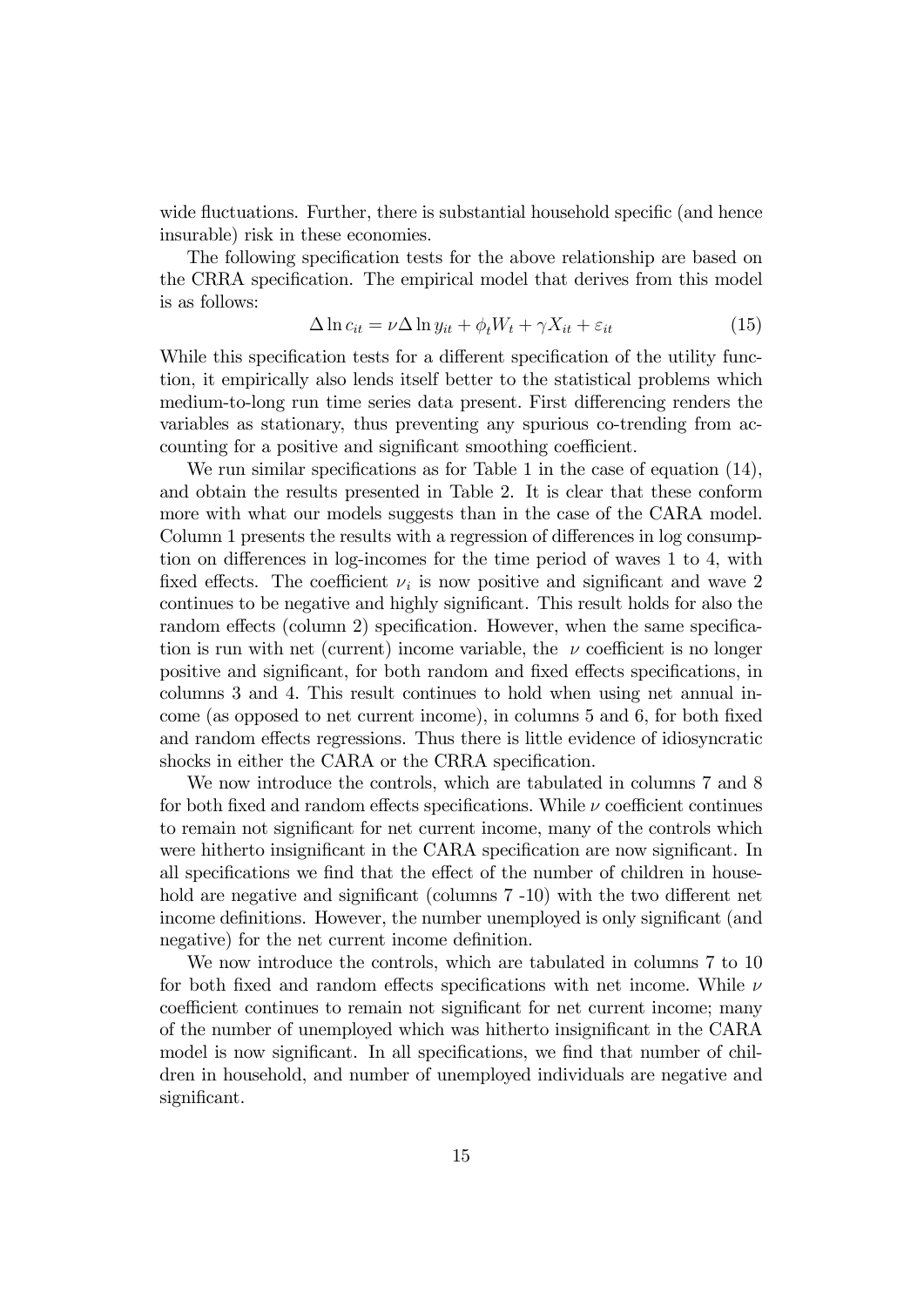Thus our regressions for the wave set of waves 1 to 4 reveal the following:

- The  $\nu$  coefficient is not positive and significant for almost all specifications run, except for under the CRRA specification when using monthly average income (not net income variables). Wave 2 is strongly significant and negative in its effect.
- In the CARA specification, many of the household characteristics used as controls, namely that of number of children and number of unemployed individuals in the household have a negative and significant impact on changes in consumption.
- Overall, the CRRA model seems to describe the dynamics better than the CARA model.

Tables 3 and 4 present the regressions for waves 6-12. Table 3 tabulates the regressions for the CARA specification, and Table 4 for the CRRA specification. Interestingly, the  $\nu$  coefficient for the monthly income variable now shows up to be positive and significant under both fixed and random effects specifications, columns 1 and 2. Waves 8 and 11 also show up as positive and strongly significant  $-$  this result holds across all specifications run. The  $\nu$  coefficient is significant, but switches signs when using the net (current) income variable, though wave  $8$  and  $11$  is still positive and significant. Column 5 and 6 runs the same specifications as above using net annual income, with random and fixed effects – the  $\nu$  coefficient is not significant, but the waves  $8$  and  $11$  are strongly significant again. Columns  $7$  to  $10$  introduce the household characteristics. The results repeat themselves as earlier with the net current and net annual incomes. Waves 8 and 11 are strongly significant. Of the controls, the number of unemployed are strongly significant and negative, and number of children is significant as well, though the significance varies across the random and fixed effect specifications.

We now run the CRRA specifications, where the dependent variable is differences in log consumption and the principal right hand side variable is differences in log incomes, presented in Table 4. Columns 1 and 2 run the above specification, using the monthly income (per capita) variable – the  $\nu$ coefficient is positive and significant. Wave 8 and 11 are again positive and significant. Columns  $3 - 4$  tabulate the same with net current income as the income variable  $-\text{ the }\nu$  coefficient is now no longer significant, under both random and fixed effects specifications. The same is repeated with net annual income, where the  $\nu$  is just significant under both specifications. Waves 8 and 11 continue to be positive and significant.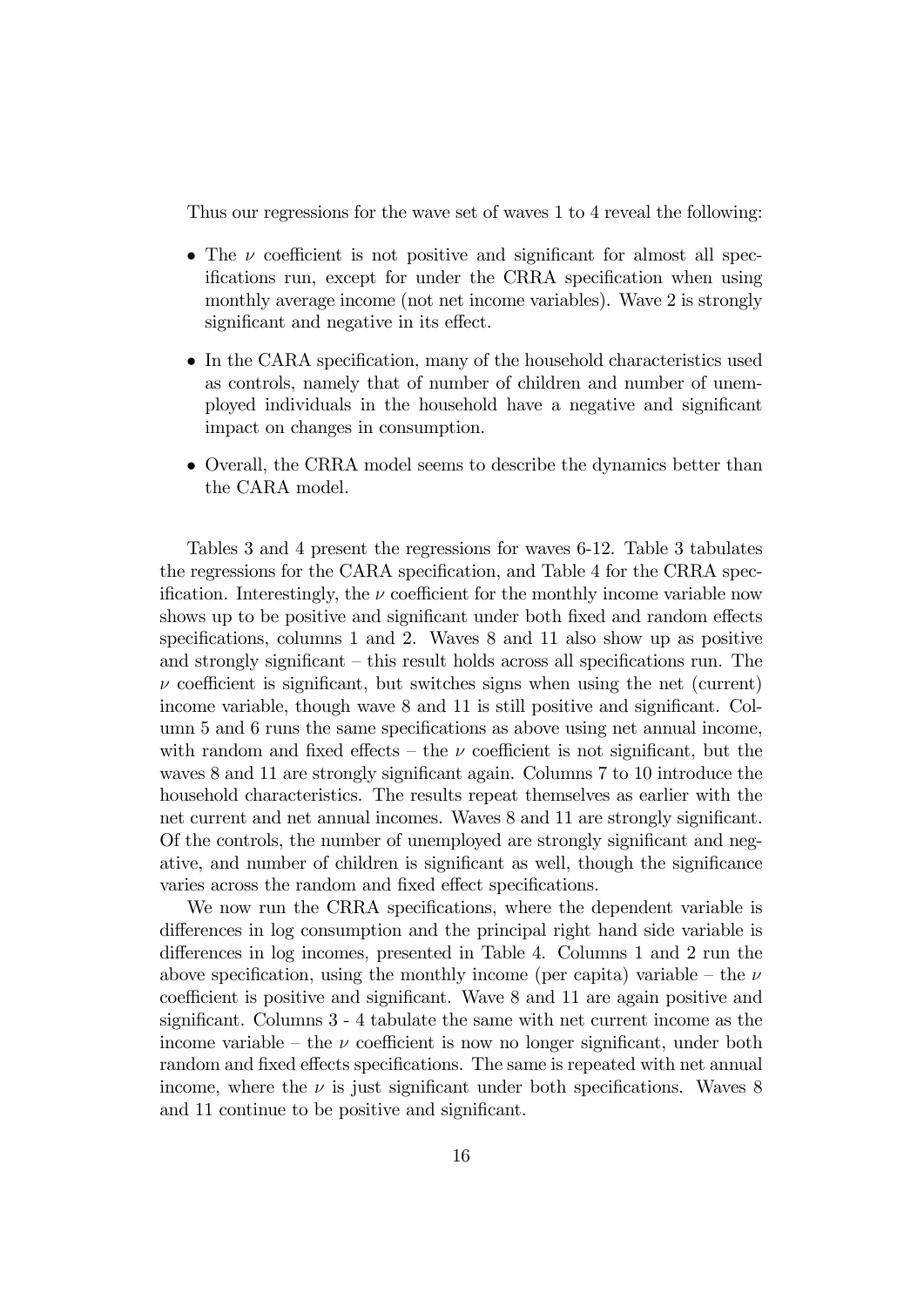Once again we introduce controls for household characteristics. The number of unemployed in household show up as negative and significant in regressions with net current income (fixed and random, columns 7-8). Number of children in family show up significant in some specifications, a result that is not robust for different definitions of income (columns 7-10). The result that the effect of the number of children with a significant positive effect serves to account for the effect of an income shock significantly translating into a consumption shock - the larger household size positively contributes to the income shocks being passed on to consumption.

The regressions for the waves 6 -12 thus reveal the following.

- Under the CARA specification, the  $\nu$  coefficient is positive and significant for monthly income (per capita), but not for other net income definitions. This result holds under the CRRA specification when using monthly average income (not net income variables).
- Wave 8 and 11 are positive and strongly significant under all specifications.
- $\bullet$  As with results for waves 1 to 4, the CRRA specifications seems to describe the impact of the household characteristics better than the CARA model. Number of household members unemployed shows up as a negative and significant variable across all specifications tested. The same holds for the number of children, though the significance of the results are less pronounced than that of the number of unemployed household members.

The following tables  $-5$  and  $6$  – present the results for all 12 waves. Table 5 tabulates the regression for the CARA specification, with waves<sup>3</sup> 8 to 11 dummies, and with controls for the last four regressions. The  $\nu$  coefficient for the monthly income variable now again is not significant under all CARA specifications. Of the wave dummies, wave 2 and wave 8 consistently show up as negative, and positive respectively, and significant.

Columns 5 and 6 runs the same specifications as above using the net annual income definition, with both fixed and random effects. Here the  $\nu_i$ coefficient is again not significant, though waves 2 and 8 are still negative, and positive and significant, respectively. The last four columns introduce the controls. The general results hold as with the earlier specifications –  $\nu$ coefficient is not significant, and waves 2 and 8 are significant. For both net current income specifications, and the net annual income specifications, we find that for the fixed effects regression the number of unemployed in the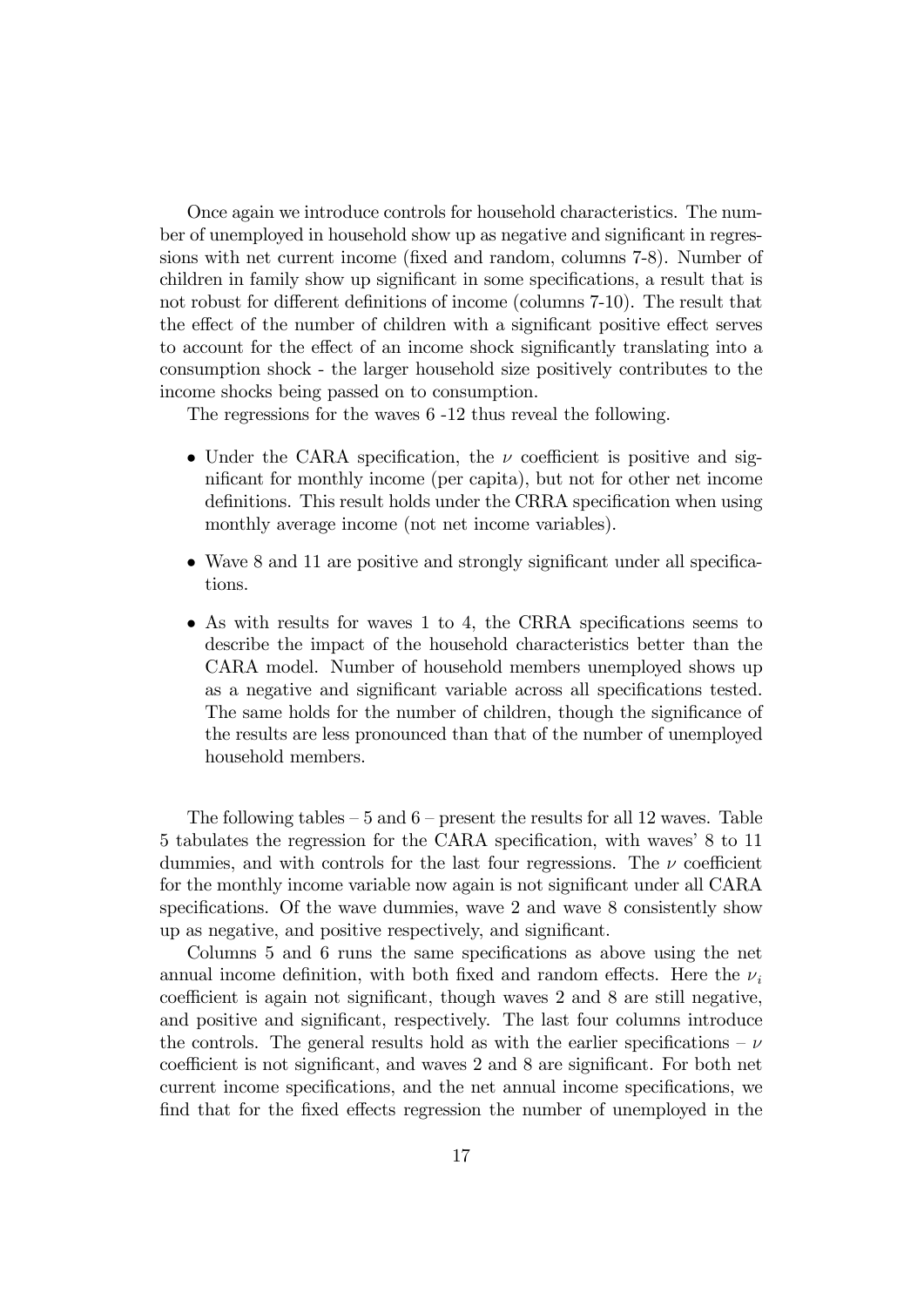household is significant (and negative), while in the random effects specification, the number of children in the household are significant.

Now consider the CRRA specification, where the dependent variable is differences in log-consumption and the principal right hand side variable is differences in log-incomes, presented in Table 6. Here, as with the earlier wave sets we find that the  $\nu_i$  coefficient is significant under some specifications. Columns 1 and 2 run the above specification, with wave dummies using the monthly income (per capita) variable, for both fixed and random effects  $$ the  $\nu$  coefficient is positive and significant. Wave 8 is again positive and significant. This result repeats itself for specifications with all other income definitions  $\sim$  columns 3 and 4 present regressions with net current income as the income variable, and columns 5 and 6 with net annual household income – we find that in all cases, the  $\nu$  coefficient is not significant. Wave 2 continues to be negative and strongly significant, while wave 8 is also positive and significant. In addition, waves 3, 4 and 5 also show up to be strongly significant under most specifications. On introducing household characteristics as controls, we Önd that the number of unemployed continues to be significantly negative influence for both net current income, and net annual income specifications (columns  $7 - 10$ ), while the number of children in the household shows up as a significant negative influence only under the random effects specifications.

| nkids          | number of children per household.       |
|----------------|-----------------------------------------|
| nwage          | number of household members unemployed. |
| mnincpc        | monthly income per capita               |
| hhneti         | net current income                      |
| hhyneti        | net annual income                       |
| <i>lhhneti</i> | natural log of net current income       |
| lhhyneti       | natural log of net annual income        |
| dwaven         | dummy variable for wave n               |
|                |                                         |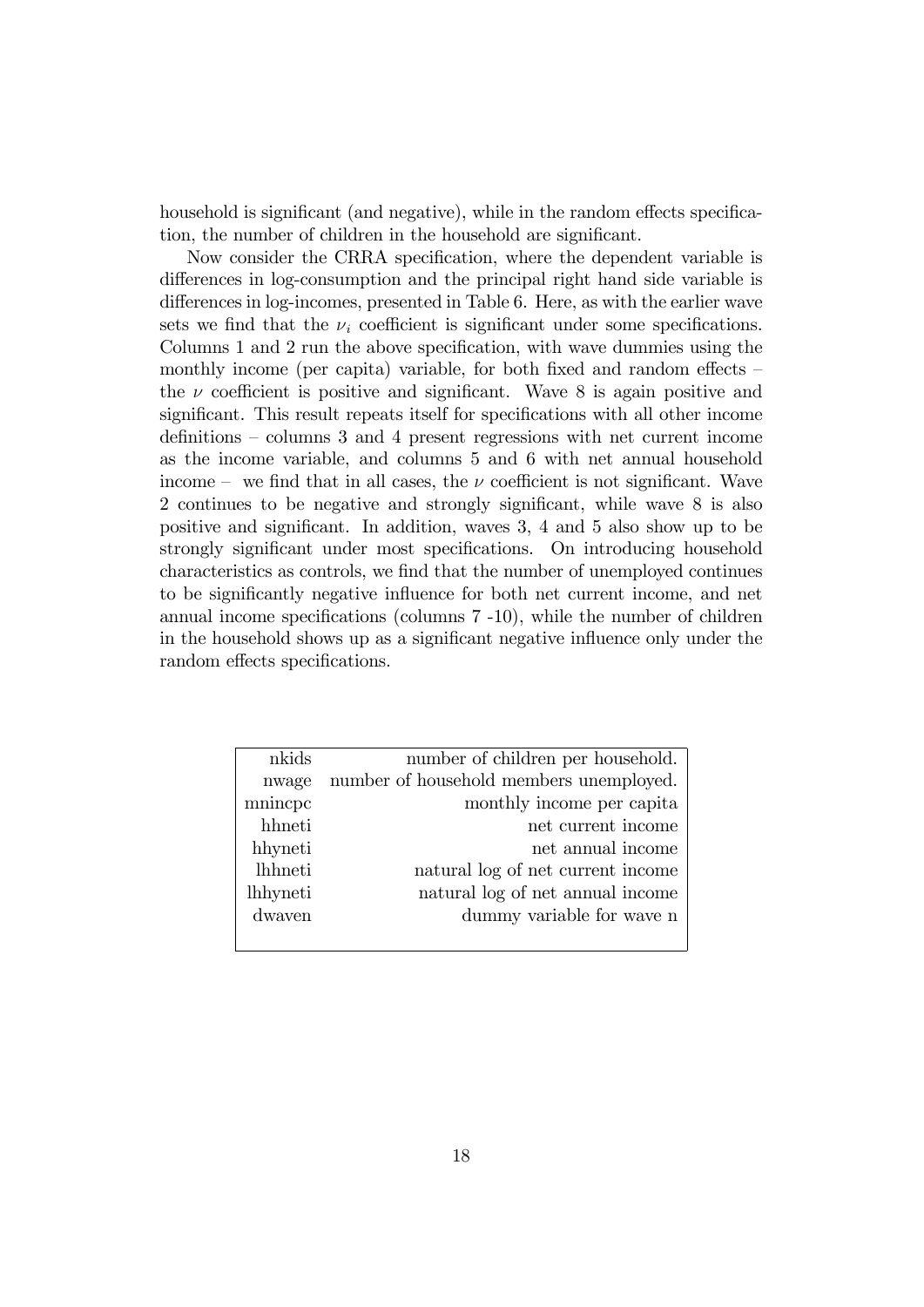|              | dmnincpc                              |            | dhhneti    |            | dhhyneti   |            | dhhneti                   |             | dhhyneti           |            |  |
|--------------|---------------------------------------|------------|------------|------------|------------|------------|---------------------------|-------------|--------------------|------------|--|
|              | $\mathbf F$                           | $\rm R$    | F          | $_{\rm R}$ | F          | R          | $\boldsymbol{\mathrm{F}}$ | $\mathbf R$ | F                  | R          |  |
| $\Delta$ y   | 0.00086                               | 0.00068    | 0.00061    | 0.00090    | 0.00001    | 0.00001    | 0.00061                   | 0.00090     | 0.00001            | 0.00001    |  |
| $d$ wave $2$ | $-56.251*$                            | $-56.249*$ | $-56.238*$ | $-56.236*$ | $-56.266*$ | $-56.265*$ | $-56.173*$                | $-56.310*$  | $-56.201*$         | $-56.338*$ |  |
| $d$ wave $3$ | 0.196                                 | 0.197      | 0.215      | 0.222      | 0.209      | 0.211      | 0.252                     | 0.179       | 0.245              | 0.166      |  |
| nkids        |                                       |            |            |            |            |            | $-0.829$                  | $2.073*$    | $-0.804$           | $2.066*$   |  |
| nwage        |                                       |            |            |            |            |            | $-1.531^{\dagger}$        | 0.230       | $-1.559^{\dagger}$ | 0.225      |  |
| const        | 0.171                                 | 0.174      | 0.169      | 0.162      | 0.176      | 0.173      | $2.722^{\dagger}$         | $-1.660*$   | $2.744^{\dagger}$  | $-1.637*$  |  |
| Notes.       | $\ast$ : Significant at the 1\% level |            |            |            |            |            |                           |             |                    |            |  |
|              | Significant at the $5\%$ level        |            |            |            |            |            |                           |             |                    |            |  |

Table 1: CARA model. Waves 1-4

|                | dlmnincpc                             |                   | dlhhneti          |                   | dlhhyneti         |                   | dlhhneti   |             | dlhhyneti |           |  |
|----------------|---------------------------------------|-------------------|-------------------|-------------------|-------------------|-------------------|------------|-------------|-----------|-----------|--|
|                | F                                     | R                 | F                 | $\mathbf R$       | F                 | $\mathbf R$       | F          | $\mathbf R$ | F         | $\rm R$   |  |
| $\Delta$ log y | $0.06438*$                            | $0.07306*$        | $-0.00561$        | $-0.00454$        | 0.00449           | 0.00253           | $-0.00565$ | $-0.00473$  | 0.00532   | 0.00292   |  |
| $d$ wave $2$   | $-1.976*$                             | $-1.976$          | $-1.978*$         | $-1.975*$         | $-1.975*$         | $-1.975*$         | $-1.968*$  | $-1.974*$   | $-1.965*$ | $-1.974*$ |  |
| $d$ wave $3$   | 0.021                                 | 0.021             | 0.019             | 0.021             | 0.023             | 0.022             | 0.024      | 0.022       | 0.028     | 0.023     |  |
| nkids          |                                       |                   |                   |                   |                   |                   | $-0.188*$  | $-0.027*$   | $-0.209*$ | $-0.028*$ |  |
| nwage          |                                       |                   |                   |                   |                   |                   | $-0.121*$  | $-0.024*$   | $-0.127$  | $-0.024$  |  |
| const          | $0.021^{\dagger}$                     | $0.021^{\dagger}$ | $0.025^{\dagger}$ | $0.024^{\dagger}$ | $0.023^{\dagger}$ | $0.023^{\dagger}$ | $0.317*$   | $0.074*$    | $0.338*$  | $0.074*$  |  |
| Notes.         | $\ast$ : Significant at the 1\% level |                   |                   |                   |                   |                   |            |             |           |           |  |
|                | Significant at the 5% level           |                   |                   |                   |                   |                   |            |             |           |           |  |

Table 2: CRRA model. Waves 1-4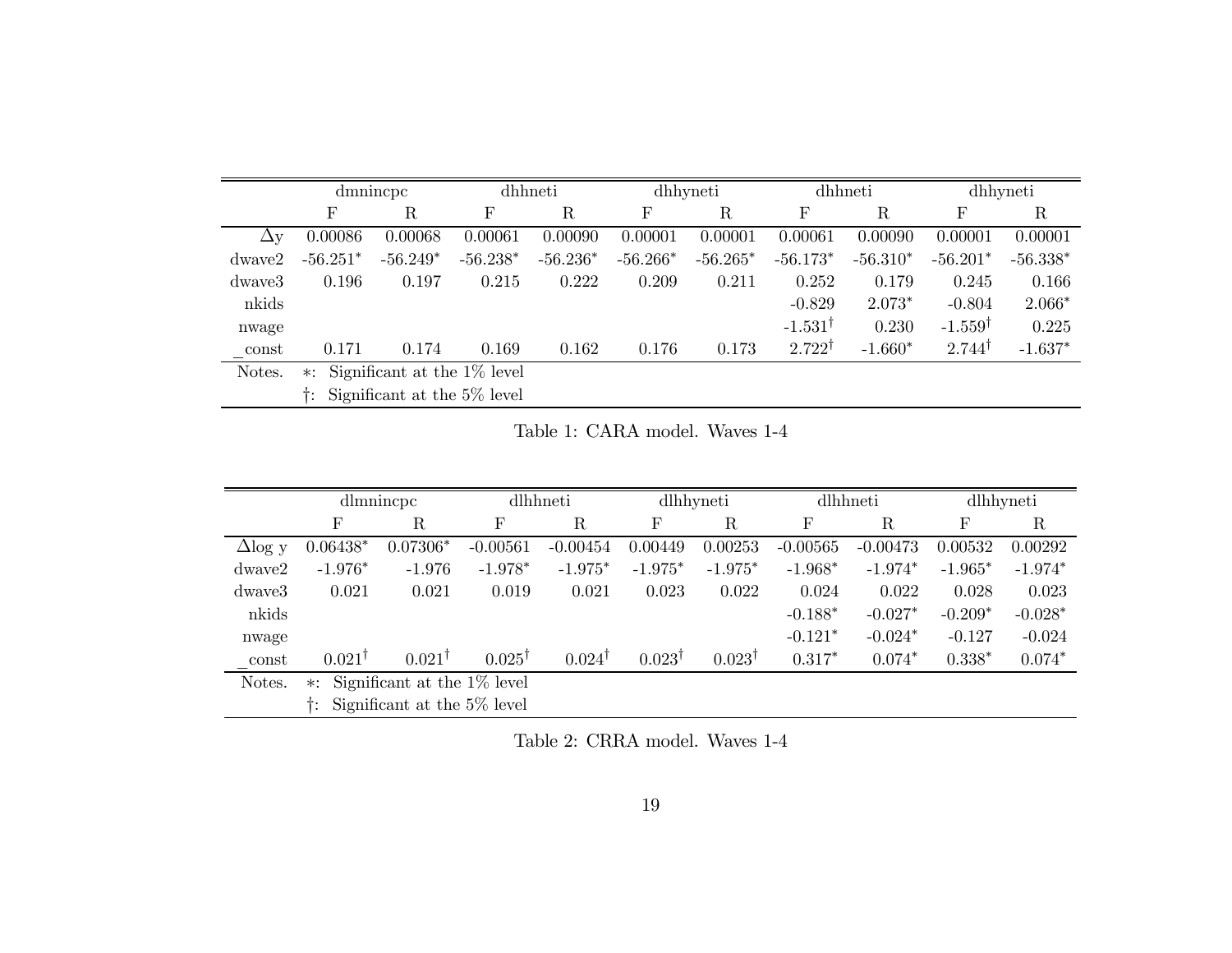|               | dmnincpc                                      |                                 | dhhneti     |             | dhhyneti   |             | dhhneti              |                    | dhhyneti             |                    |  |
|---------------|-----------------------------------------------|---------------------------------|-------------|-------------|------------|-------------|----------------------|--------------------|----------------------|--------------------|--|
|               | F                                             | $\mathbf R$                     | $_{\rm F}$  | $\mathbf R$ | F          | $\mathbf R$ | F                    | $\mathbf R$        | F                    | $\rm R$            |  |
| $\Delta y$    | $0.00018*$                                    | $0.00020*$                      | $-0.00021*$ | $-0.00019*$ | $-0.00000$ | 0.00000     | $-0.00021*$          | $-0.00019*$        | 0.00000              | $0.00000*$         |  |
| dwaye8        | $0.599*$                                      | $0.598*$                        | $0.640*$    | $0.611*$    | $0.636*$   | $0.607*$    | $0.790*$             | $0.643*$           | $0.785*$             | $0.638*$           |  |
| dwaye9        | 0.000                                         | $-0.001$                        | 0.044       | 0.015       | 0.036      | 0.008       | 0.164                | 0.044              | 0.155                | 0.037              |  |
| $d$ wave $10$ | 0.047                                         | 0.047                           | 0.088       | 0.059       | 0.086      | 0.057       | $0.173$ <sup>1</sup> | 0.086              | $0.170$ <sup>1</sup> | 0.084              |  |
| $d$ wave $11$ | $0.278*$                                      | $0.278*$                        | $0.321*$    | $0.292*$    | $0.317*$   | $0.288*$    | $0.383*$             | $0.318*$           | $0.378*$             | $0.313*$           |  |
| nkids         |                                               |                                 |             |             |            |             | $-0.971*$            | $-0.064^{\dagger}$ | $-0.975*$            | $-0.065^{\dagger}$ |  |
| nwage         |                                               |                                 |             |             |            |             | $-1.123*$            | $-0.093*$          | $-1.130*$            | $-0.092*$          |  |
| const         | 0.097                                         | 0.096                           | 0.066       | 0.091       | 0.071      | 0.095       | $1.990*$             | $0.221*$           | $2.007*$             | $0.226*$           |  |
| <b>Notes</b>  | Significant at the $1\%$ level<br>$\ast$ :    |                                 |             |             |            |             |                      |                    |                      |                    |  |
|               | $\dagger$ :<br>Significant at the $5\%$ level |                                 |             |             |            |             |                      |                    |                      |                    |  |
|               | ‡:                                            | Significant at the $10\%$ level |             |             |            |             |                      |                    |                      |                    |  |

Table 3: CARA model. Waves 6-12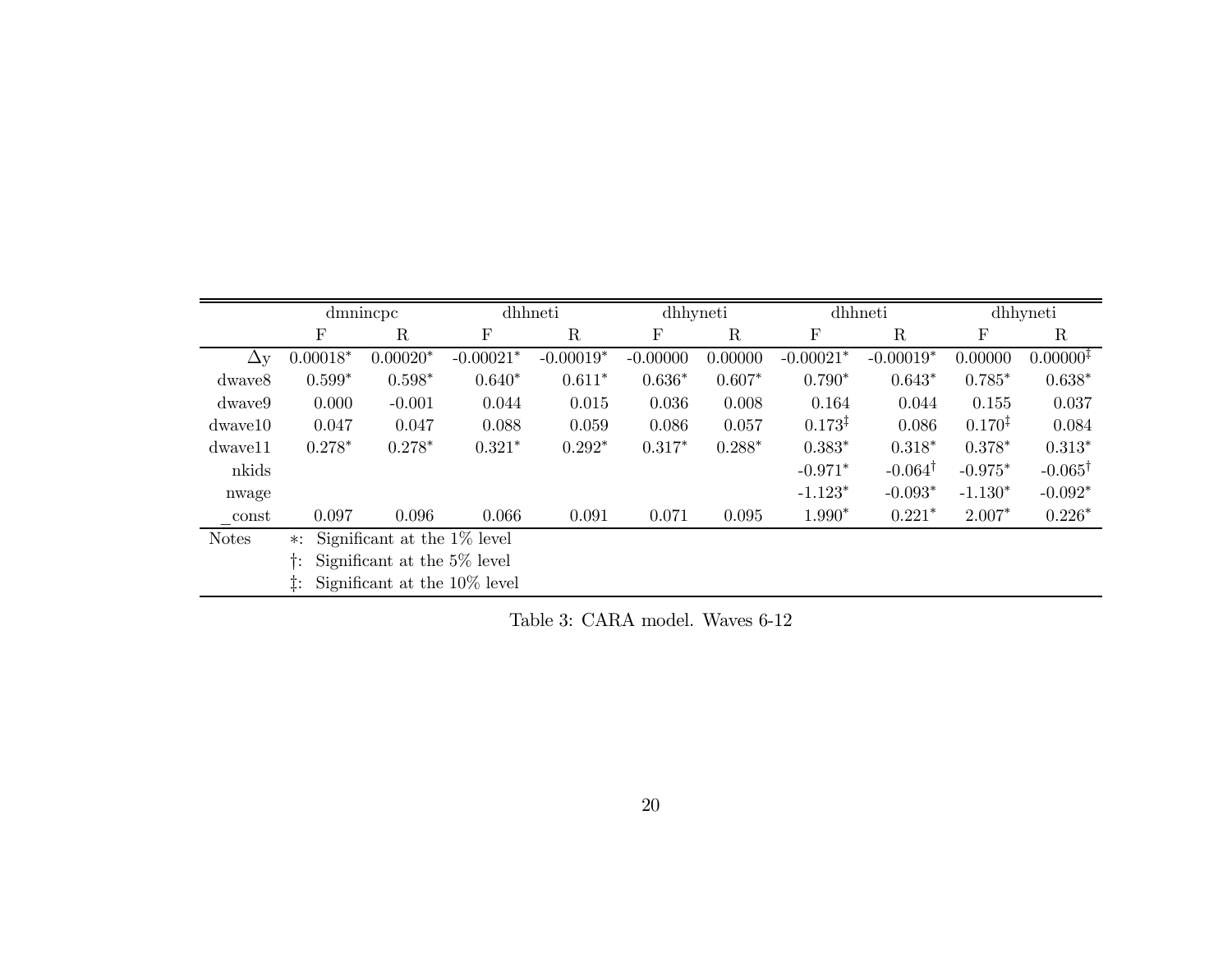|                | dlmnincpc                                  |                               | dlhhneti          |                   | dlhhyneti            |                      | dlhhneti    |                    | dlhhyneti            |                      |  |
|----------------|--------------------------------------------|-------------------------------|-------------------|-------------------|----------------------|----------------------|-------------|--------------------|----------------------|----------------------|--|
|                | F                                          | $\mathbf R$                   | F                 | $\mathbf R$       | F                    | $\mathbf R$          | F           | $\mathbf R$        | F                    | R                    |  |
| $\Delta$ log y | $0.01715^{\dagger}$                        | $0.02025*$                    | $-0.00484$        | $-0.00453$        | $-0.00612^{\dagger}$ | $-0.00623^{\dagger}$ | $-0.00471$  | $-0.00448$         | $-0.00593^{\dagger}$ | $-0.00616^{\dagger}$ |  |
| dwaye8         | $0.059*$                                   | $0.059*$                      | $0.060*$          | $0.058*$          | $0.059*$             | $0.058*$             | $0.079*$    | $0.060*$           | $0.077*$             | $0.059*$             |  |
| dwaye9         | $-0.001$                                   | $-0.001$                      | 0.000             | $-0.002$          | $-0.002$             | $-0.003$             | 0.015       | 0.000 <sup>‡</sup> | 0.013                | $-0.001$             |  |
| $d$ wave $10$  | 0.009                                      | 0.009                         | 0.011             | 0.009             | 0.007                | 0.006                | $0.022^{1}$ | 0.010              | 0.017                | 0.008                |  |
| $d$ wave $11$  | $0.025*$                                   | $0.025*$                      | $0.026^{\dagger}$ | $0.024^{\dagger}$ | $0.025^{\dagger}$    | $0.023^{\dagger}$    | $0.034*$    | $0.025*$           | $0.032*$             | $0.025^{\dagger}$    |  |
| nkids          |                                            |                               |                   |                   |                      |                      | $-0.119*$   | $-0.001*$          | $-0.117*$            | $-0.001$             |  |
| nwage          |                                            |                               |                   |                   |                      |                      | $-0.129*$   | $-0.008*$          | $-0.130*$            | $-0.008*$            |  |
| const          | 0.006                                      | 0.006                         | 0.006             | 0.008             | 0.008                | 0.009                | $0.232*$    | $0.017*$           | $0.235*$             | $0.019^{\dagger}$    |  |
| Notes.         | Significant at the $1\%$ level<br>$\ast$ : |                               |                   |                   |                      |                      |             |                    |                      |                      |  |
|                | Significant at the 5% level                |                               |                   |                   |                      |                      |             |                    |                      |                      |  |
|                |                                            | Significant at the 10\% level |                   |                   |                      |                      |             |                    |                      |                      |  |

Table 4: CRRA model. Waves 6-12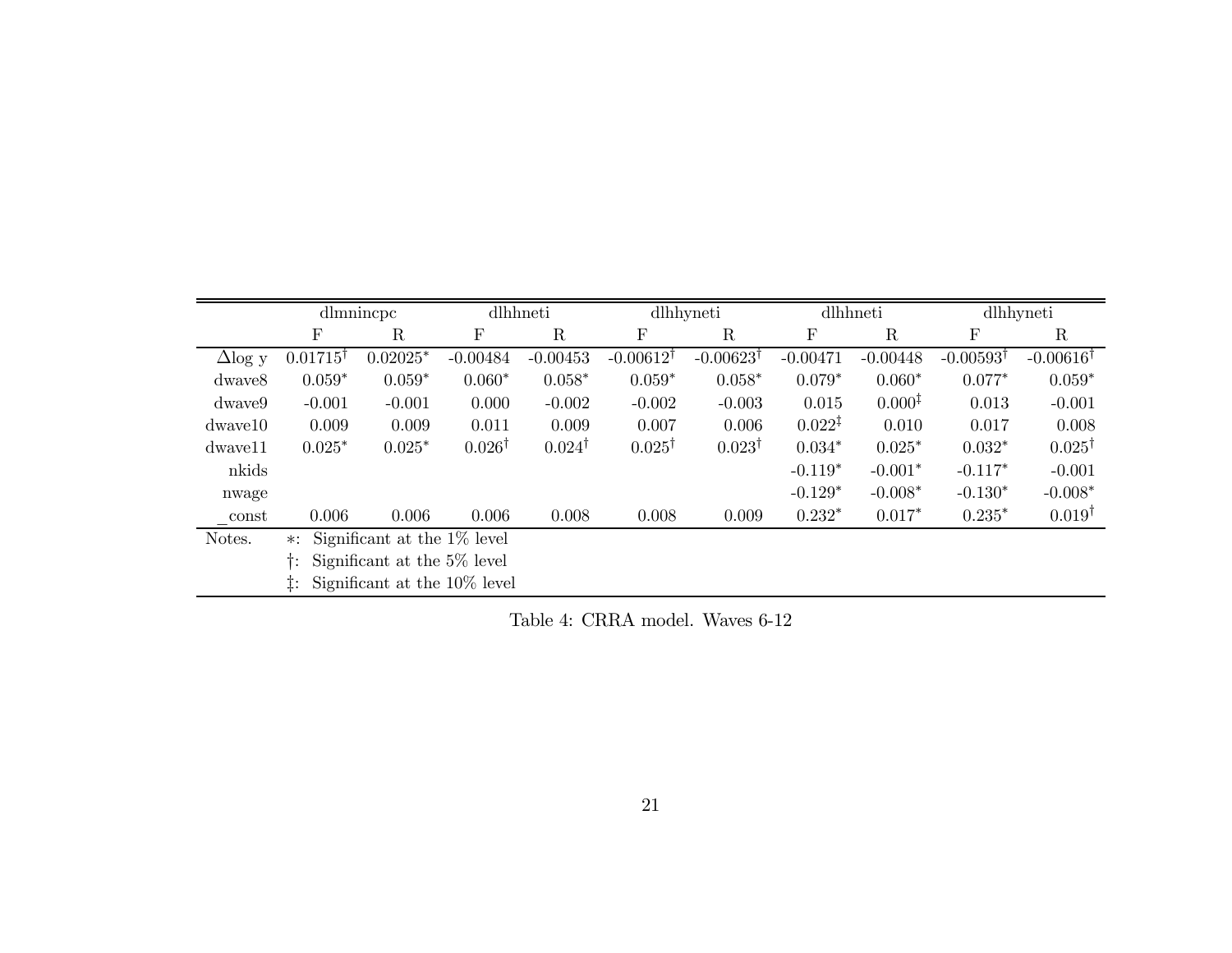|                    | dmnincpc          |                                | dhhneti                      |                   |                   | dhhyneti          |                           | dhhneti               |                   | dhhyneti            |
|--------------------|-------------------|--------------------------------|------------------------------|-------------------|-------------------|-------------------|---------------------------|-----------------------|-------------------|---------------------|
|                    | F                 | $\mathbf R$                    | $\mathbf{F}$                 | $\mathbf R$       | $\mathbf{F}$      | $\mathbf R$       | $\boldsymbol{\mathrm{F}}$ | ${\bf R}$             | $\mathbf F$       | R                   |
| $\Delta y$         | 0.00008           | 0.00009                        | 0.00001                      | 0.00002           | 0.00000           | 0.00000           | 0.00001                   | 0.00002               | 0.00000           | 0.00000             |
| dwave2             | $-56.755*$        | $-56.755*$                     | $-56.817*$                   | $-56.757*$        | $-56.861*$        | $-56.805*$        | $-56.644*$                | $-56.855*$            | $-56.690*$        | $-56.902*$          |
| dwaye3             | 0.233             | 0.233                          | 0.170                        | 0.230             | 0.173             | 0.228             | 0.297                     | 0.118                 | 0.297             | 0.117               |
| dwave4             | 0.211             | 0.211                          | 0.147                        | 0.206             | 0.150             | 0.205             | 0.215                     | 0.082                 | 0.217             | 0.081               |
| dwaye <sub>5</sub> | 0.150             | 0.149                          | 0.089                        | 0.148             | 0.092             | 0.147             | 0.101                     | 0.023                 | 0.103             | 0.022               |
| dwave8             | $0.716^{\dagger}$ | $0.716^{\dagger}$              | $0.656^{\dagger}$            | $0.716^{\dagger}$ | $0.658^{\dagger}$ | $0.713^{\dagger}$ | $0.614^{\dagger}$         | $0.623^{\dagger}$     | $0.615^{\dagger}$ | $0.621^{\dagger}$   |
| dwaye9             | $-0.053$          | $-0.053$                       | $-0.116$                     | $-0.056$          | $-0.112$          | $-0.057$          | $-0.168$                  | $-0.118$              | $-0.166$          | $-0.119$            |
| $d$ wave $10$      | 0.042             | 0.042                          | $-0.019$                     | 0.041             | $-0.016$          | 0.039             | $-0.072$                  | 0.009                 | $-0.069$          | 0.008               |
| $d$ wave $11$      | 0.359             | 0.359                          | 0.300                        | 0.360             | 0.302             | 0.358             | 0.273                     | 0.373                 | 0.275             | $0.371*$            |
| nkids              |                   |                                |                              |                   |                   |                   | $-0.086$                  | $0.789*$              | $-0.073$          | 0.789               |
| nwage              |                   |                                |                              |                   |                   |                   | $-1.514*$                 | $-0.048$              | $-1.512*$         | $-0.050$            |
| const              | 0.107             | 0.107                          | 0.160                        | 0.111             | 0.159             | 0.113             | $1.923*$                  | $-0.358$ <sup>‡</sup> | $1.911*$          | $-0.353^{\ddagger}$ |
| Notes.             | $\ast$ :          | Significant at the $1\%$ level |                              |                   |                   |                   |                           |                       |                   |                     |
|                    | t:                | Significant at the 5% level    |                              |                   |                   |                   |                           |                       |                   |                     |
|                    | ţ.                |                                | Significant at the 10% level |                   |                   |                   |                           |                       |                   |                     |

Table 5: CARA model. All waves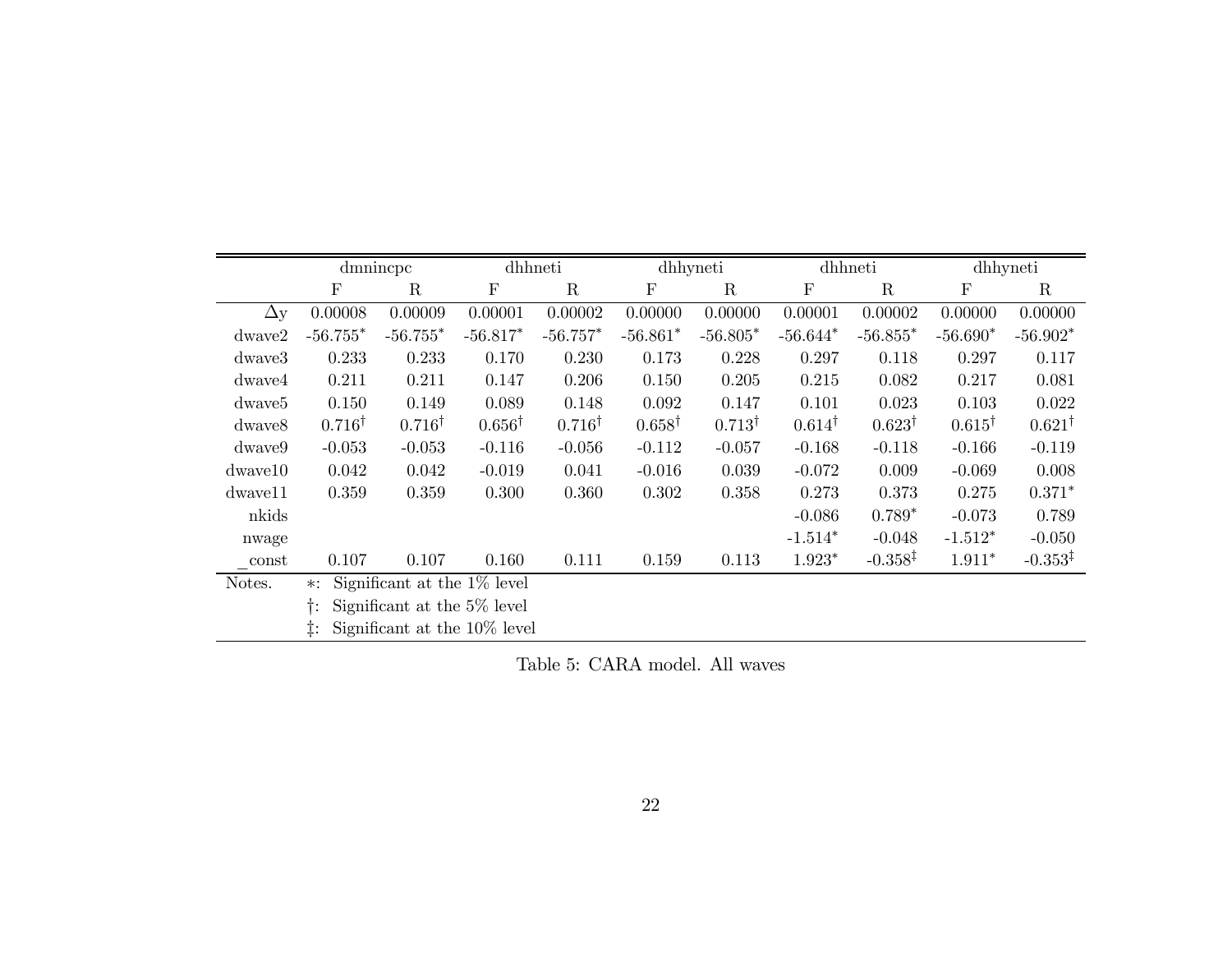|                    | dmnincpc                                    |                              |                           | dhhneti            |                       | dhhyneti             | dhhneti           |                    |                   | dhhyneti           |  |
|--------------------|---------------------------------------------|------------------------------|---------------------------|--------------------|-----------------------|----------------------|-------------------|--------------------|-------------------|--------------------|--|
|                    | ${\bf F}$                                   | $\mathbf R$                  | $\boldsymbol{\mathrm{F}}$ | $\mathbf R$        | F                     | $\mathbf R$          | $\mathbf F$       | $\mathbf R$        | $\mathbf{F}$      | $\mathbf R$        |  |
| $\Delta$ log y     | $0.04014*$                                  | $0.04200*$                   | $-0.00259$                | $-0.00260$         | $-0.00533^{\ddagger}$ | $-0.00564^{\dagger}$ | $-0.00245$        | $-0.00254$         | $-0.00521$        | $-0.00554$         |  |
| $d$ wave $2$       | $-1.997*$                                   | $-1.997*$                    | $-1.999^{\dagger}$        | $-1.999*$          | $-1.998*$             | $-1.998*$            | $-1.986*$         | $-1.997*$          | $-1.984*$         | $-1.996*$          |  |
| dwaye3             | $0.030^{\dagger}$                           | $0.030*$                     | $0.028^{\dagger}$         | $0.028^{\dagger}$  | $0.028^{\dagger}$     | $0.028^{\dagger}$    | $0.040*$          | $0.030^{\dagger}$  | $0.040*$          | $0.030^{\dagger}$  |  |
| $d$ wave $4$       | $0.029^{\dagger}$                           | $0.029^{\dagger}$            | $0.026^{\dagger}$         | $0.026^{\dagger}$  | $0.027^{\dagger}$     | $0.026^{\dagger}$    | $0.035*$          | $0.027^{\dagger}$  | $0.037*$          | $0.028^{\dagger}$  |  |
| dwave <sub>5</sub> | $0.023^{\ddagger}$                          | $0.023^{\dagger}$            | $0.022^{\ddagger}$        | $0.022^{\ddagger}$ | $0.022^{\ddagger}$    | $0.022^{\ddagger}$   | $0.029^{\dagger}$ | $0.023^{\ddagger}$ | $0.029^{\dagger}$ | $0.023^{\dagger}$  |  |
| dwaye8             | $0.064*$                                    | $0.063*$                     | $0.063*$                  | $0.062*$           | $0.064*$              | $0.063*$             | $0.064*$          | $0.063*$           | $0.066*$          | $0.064*$           |  |
| dwaye9             | $-0.007$                                    | $-0.007$                     | $-0.008$                  | $-0.009$           | $-0.008$              | $-0.01$              | $-0.01$           | $-0.008$           | $-0.009$          | $-0.008$           |  |
| $d$ wave $10$      | 0.004                                       | 0.004                        | 0.004                     | 0.003              | 0.003                 | 0.00                 | 0.00              | 0.003              | 0.000             | 0.003              |  |
| $d$ wave $11$      | $0.023^{\dagger}$                           | $0.023^{\dagger}$            | $0.021^{\ddagger}$        | $0.021^{\ddagger}$ | $0.023^{\ddagger}$    | $0.022^{\ddagger}$   | 0.02              | $0.021^{\ddagger}$ | 0.018             | $0.022^{\ddagger}$ |  |
| nkids              |                                             |                              |                           |                    |                       |                      | $-0.061*$         | $-0.005$           | $-0.063*$         | $-0.005$           |  |
| nwage              |                                             |                              |                           |                    |                       |                      | $-0.073*$         | $-0.010*$          | $-0.075*$         | $-0.010*$          |  |
| const              | 0.010                                       | 0.009                        | $0.013^{\ddagger}$        | $0.013^{\ddagger}$ | $0.013^{\ddagger}$    | $0.014^{\ddagger}$   | $0.139*$          | $0.028*$           | $0.142*$          | $0.029*$           |  |
| Notes.             | Significant at the $1\%$ level*<br>$\ast$ : |                              |                           |                    |                       |                      |                   |                    |                   |                    |  |
|                    | t:                                          | Significant at the 5% level  |                           |                    |                       |                      |                   |                    |                   |                    |  |
|                    |                                             | Significant at the 10% level |                           |                    |                       |                      |                   |                    |                   |                    |  |

Table 6: CRRA model. All waves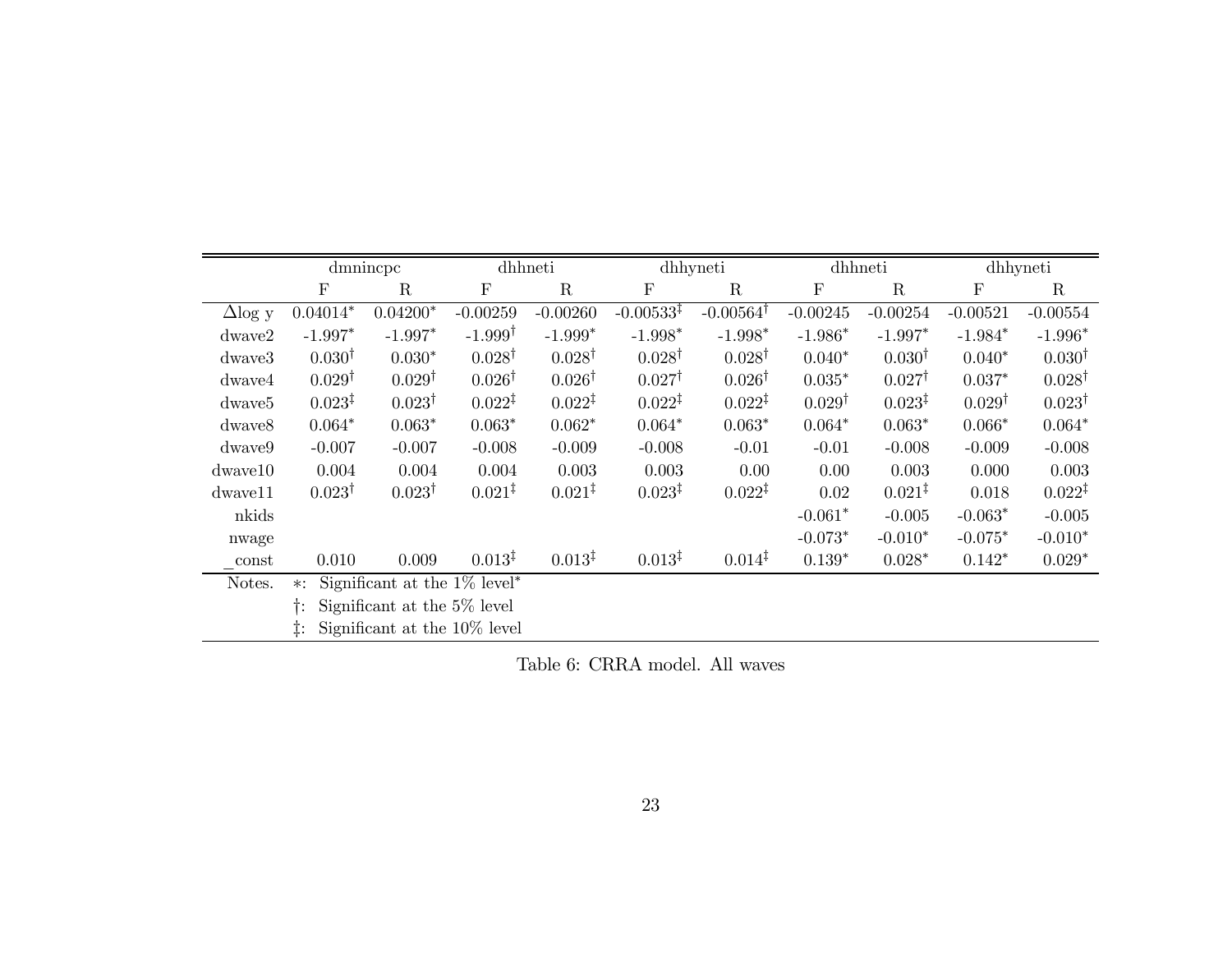Thus our regressions for the wave set waves  $2-12$  reveal the following:

- Under the CARA specification, the  $\nu_i$  coefficient is not significant for any of the income definitions. This result changes, as in other wave set results, under the CRRA specification where one obtains a strongly significant relationship using the monthly average income and net annual income definition specifications.
- $\bullet$  Wave 2 is strongly significant and negative under all specifications, and wave 8 is positive and significant under all specifications. Under the CRRA specification we find many other wave years (waves  $3, 4$  and  $5$ ) to be positive and significant.
- As with the results waves for  $1 4$ , and waves  $6 12$ , the CRRA specifications seems to describe the impact of the household characteristics better than the CARA model. Number of household members wage employed shows up as a significant variable across all specifications tested.

#### 4.5 Summary

We can now summarise our findings under some broad generalisations:

- Under the CARA specification, the  $\nu$  coefficient is not positive and significant for any of the income definitions used, save for a few instances with the monthly per capita income definition. Instances of its significance are mostly under the shorter wave-span sets run first. It could be indicative of the shorter wave span results as being more relevant than for the composite 11 wave set. Idiosyncratic shocks, therefore, are of short term impact, if at all.
- We find waves 2 (negative), wave 8 and 11 (positive) to be strongly significant in the relevant wave-set runs. This holds irrespective of whether under a CARA or CRRA specification. The effect of economywide shocks is very clear. Under the full wave-set, other waves 3,4 and 5 also show up as positive and significant.
- Across the results for all wave-sets we find that the number of unemployed in household to be robustly negatively associated with changes in consumption. This result varies under the CARA and CRRA specification for the entire wave span  $(1-12)$ , but again can be attributed to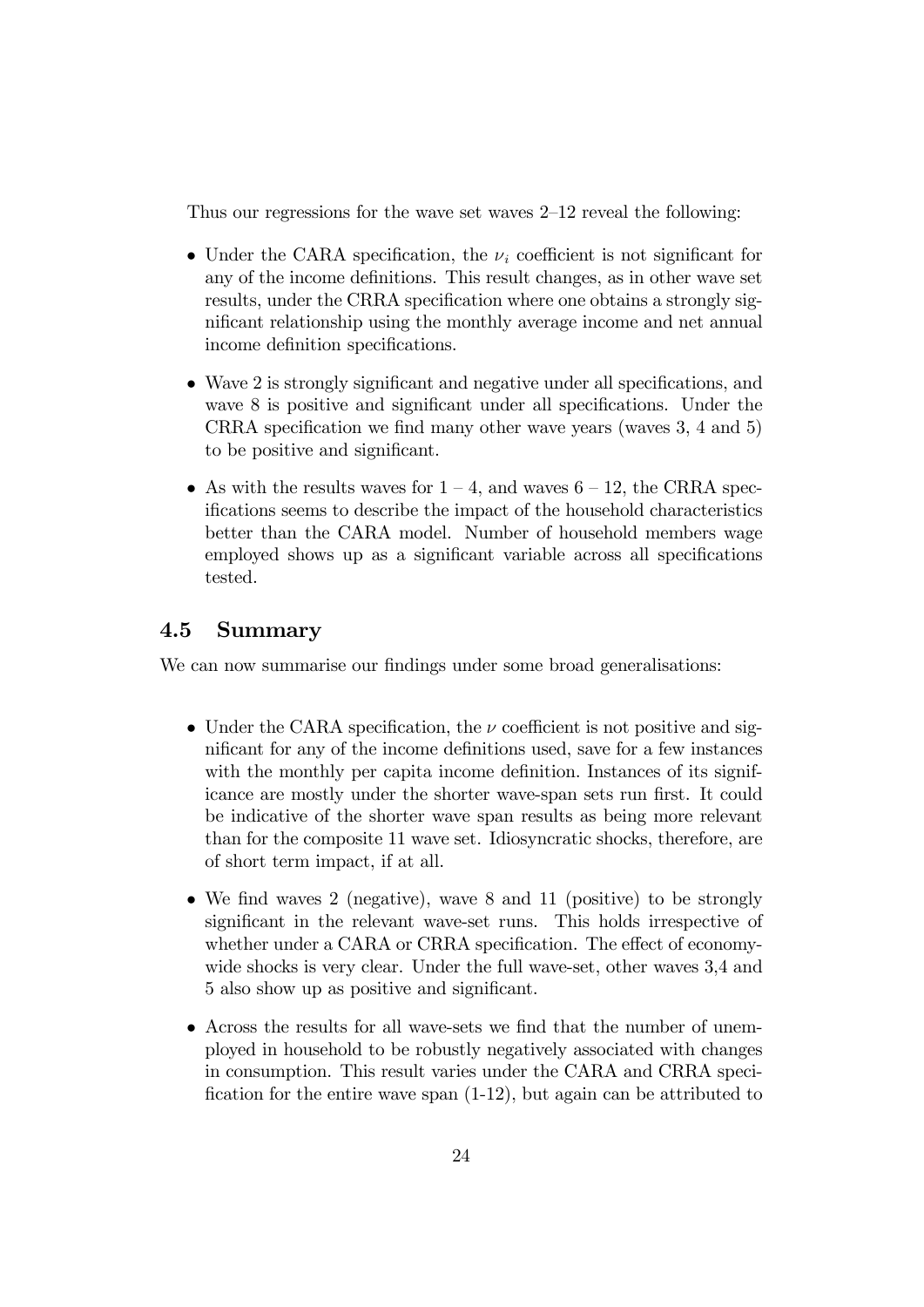a much larger variation being explained under the larger wave set compared to the smaller waves' sets where a smaller amount of variation is being explained. The number of children in the family have shown up as signiÖcantly negatively associated with changes in consumption, though results are more robust under the CRRA specification.

The results that we obtain shed considerable light on the dynamics of consumption smoothing across British households. Of the three different shocks that we test for, idiosyncratic, economy-wide and household-specific, we find that in contrast to the developing country experience, the effect of idiosyncratic shocks is less pronounced than that of the other two shocks. The coefficient of the changes in income is mostly insignificant across all our specifications, and only so under specifications with the CRRA utility function. What is clearly detrimental to the smoothing capacities of the households are the economy-wide shocks and the households-specific characteristics. Wave 2 is strongly significant (and negative) all throughout the results, as is wave 8, and under CRRA utility specifications, waves 3, 4, and 5. Of the different household characteristics that we test for, the number of children in the household and the number of wage employed in the household show up as negative and significant, and the results are again more robust under the CRRA utility function specification.

By using two different utility specifications, we have, to some degree, ensured the robustness of our findings. While in our theoretical framework we have approached the consumption smoothing process from the point of view that the vulnerable individual in the face of a risk will adopt some coping strategy to smooth their consumption in the following period, due to the lack of appropriate instruments and a policy variable which acts as a coping mechanism as one of our right hand side variables, we do not test for this. This would be the most relevant extension to this work  $-$  that is to test for certain policy variables, or coping strategies (like employment other than in those in the formal sector), or credit schemes made available for vulnerable households, which testify that consumption smoothing is endogenous in light of the availability of adequate coping strategies.

### 5 Conclusion

Recent work on mobility of those with low incomes has focused on the issue of vulnerability and the well-being of vulnerable households. In this paper we have sought to give economic meaning to vulnerability in terms of the risks faced by households. Using a panel regression approach we have shown how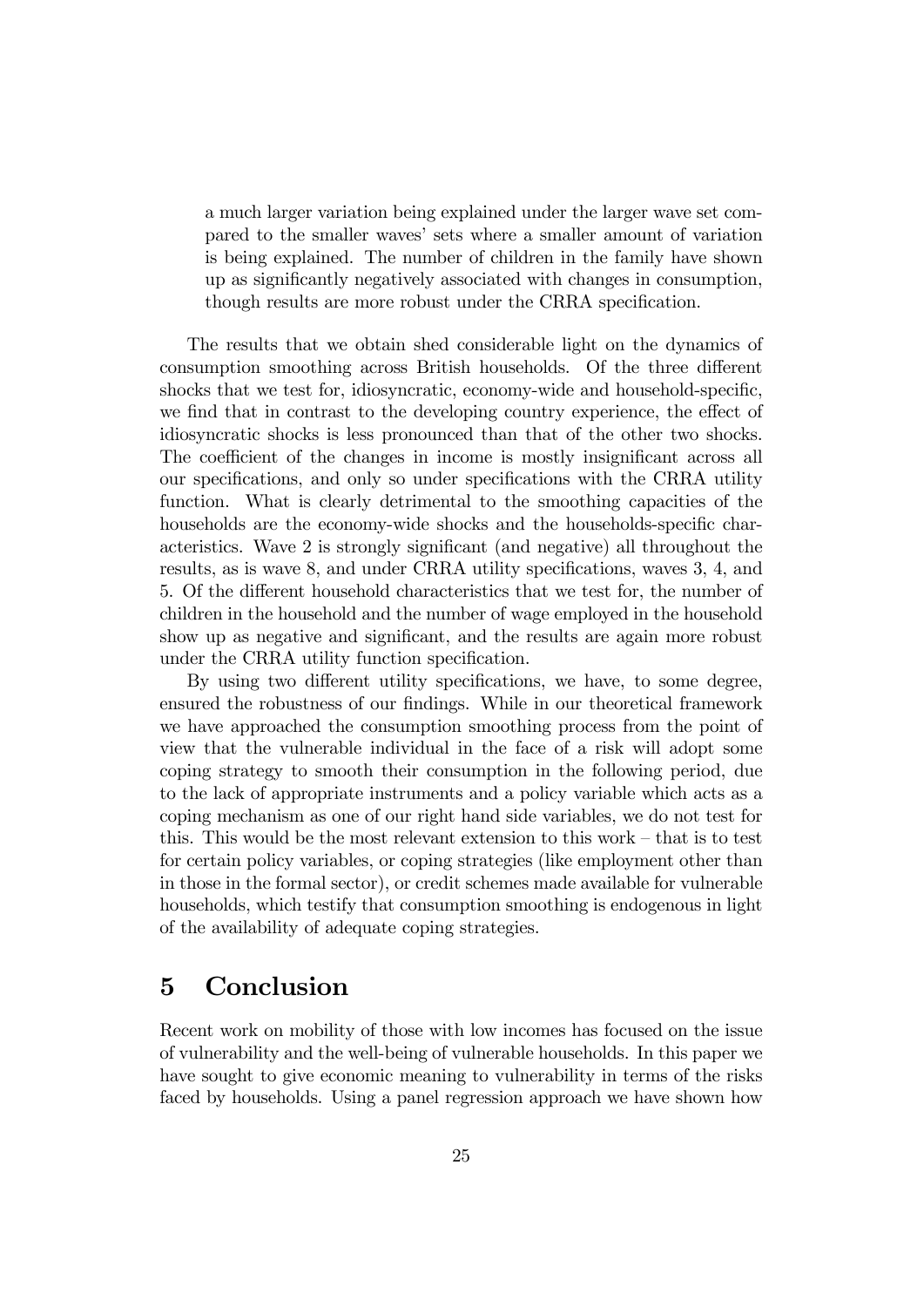to model the extent to which both idiosyncratic and aggregate shocks impact on the consumption stream of UK households using the British Household Panel Survey. The approach is a departure from earlier empirical studies of identification of the vulnerable in the UK in that it draws upon a theoretical and empirical framework which enable the researcher to identify the vulnerable in light of economy-wide aggregate shocks and idiosyncratic shocks that are likely to render these households as poor. This sheds light on the mobility of both the poor and the would-be-poor in the face of shocks to the consumption stream.

We find that depending on the specific definition of incomes used, there is a variety of patterns of consumption smoothing under the different kinds of risks. We have tested for the impact of three different types of risks on consumption  $\overline{\phantom{a}}$ -idiosyncratic risks, captured by fluctuations in household income, economy-wide shocks, affecting all households captured with the year dummies, and the household-specific shocks, captured by the householdcharacteristics. In summary, with the CRRA utility framework, we find some evidence of consumption being affected by the idiosyncratic income shocks. But risks to which households seem to be most exposed to are those of the household level shocks and economy-wide shocks. Of the household specific shocks, we find that the number of unemployed and the number of children in the family to be significantly affecting consumption. These results are robust to utility function specification  $-\text{ the particular risk-preference model}$ – and across the different wave sets. On the other hand, years corresponding to waves  $2$  and  $8$  in particular, and under the CRRA definition of the utility framework, waves  $3, 4$  and  $5$  show up as strongly significant in their impact. In the case of wave 8, the effect is negative and strongly significant, corresponding to year 1992. The findings are strongly indicative of specific policy tools that could be made available for the vulnerable. Given that economy-wide and household-specific shocks show up as most significant, there are policies that governments may introduce to arrest the vulnerable from slipping below the poverty line.

#### References

- Amin, S., A. S. Rai, and G. Topa (2003). Does microcredit reach the poor and vulnerable? evidence from northern Bangladesh. Journal of Development Economics 70, 59–82.
- Bardasi, E. and S. P. Jenkins (2004). Documentation for derived current and annual net household income variables. mimeo, Institute for Social